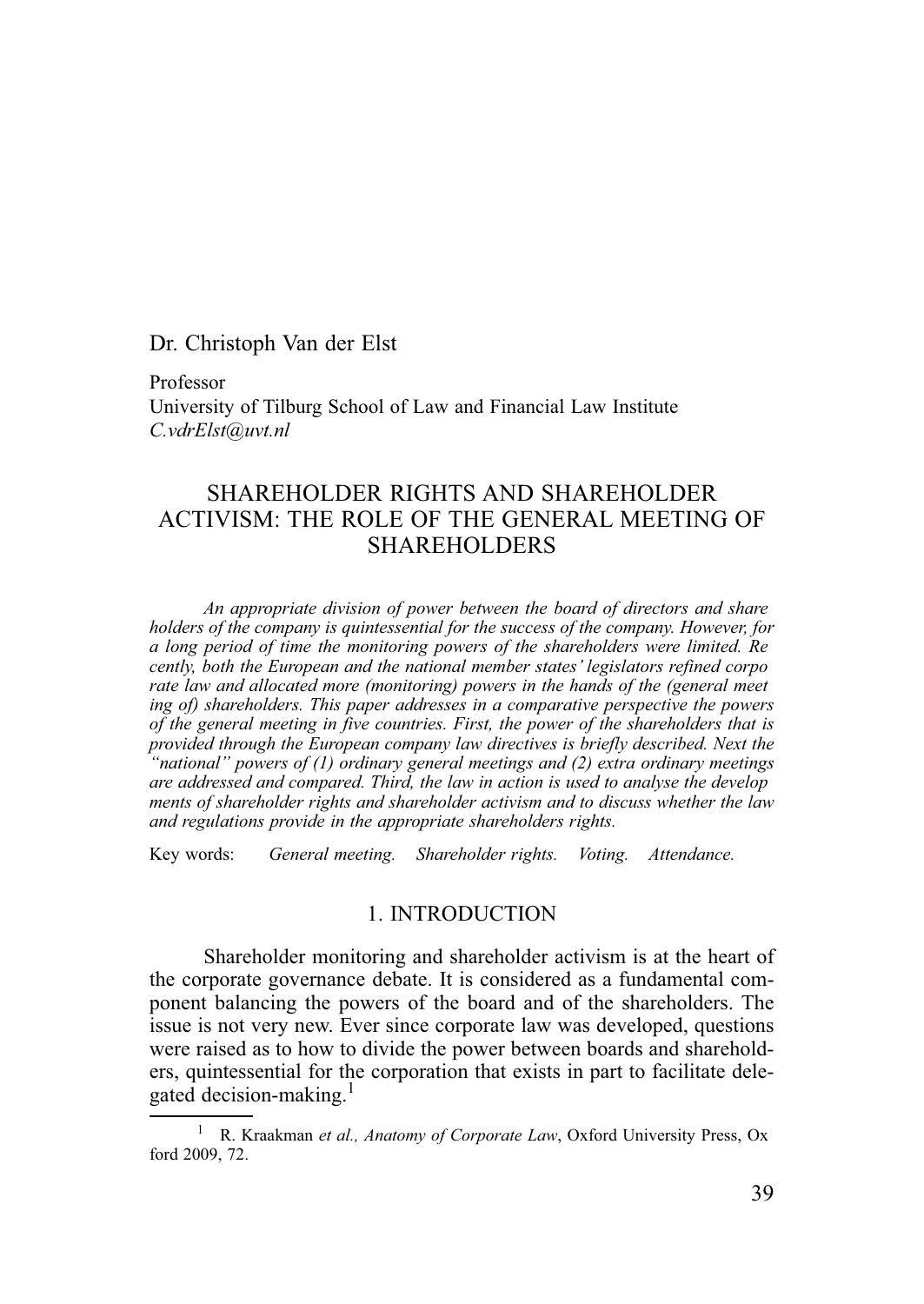Shareholders generally occupy a central position in company law all over Europe. Investors put money at risk in a venture and use the corporate form to legally structure the business. As consideration for their investment, the investors receive shares, which make them shareholders. These shares provide the shareholder a bundle of shareholder rights. Shareholders will make use of these rights to protect their investment. Easterbrook and Fischel note:

"Shareholders are the residual claimants to the firm's income. Creditors have fixed claims, and employees generally negotiate compensation schedules in advance of performance. The gains and losses from abnormally good or bad performance are the lot of shareholders, whose claims stand last in line. As the residual claimants, shareholders have the appropriate incentives (collective choice problems notwithstanding) to make discretionary decisions...The shareholders receive most of the marginal gains and incur most of the marginal costs. They therefore have the right incentives to exercise discretion. And although the collective choice problem prevents dispersed shareholders from making the decisions day by day, managers' knowledge that they are being monitored by those who have the right incentives, and the further knowledge that the claims could be aggregated and votes exercised at any time, leads managers to act in shareholders' interests in order to advance their own careers and to avoid being ousted".<sup>2</sup>

This theory still stands today notwithstanding some scholars have criticized its incompleteness. Black provides an overview of the interests of other corporate constituents, explaining why these constituents have no voting rights.<sup>3</sup>

For a long period of time the shareholders – acting together in the general meeting of shareholders – were considered the supreme and final decision makers of the company. The shareholders controlled all powers which were not vested in other bodies of the company. The shareholders were – and still are today – presented at the top of the diagram representing the company.<sup>4</sup> Shareholders are seen as "owners" of the company. However shareholders own the shares, not the company. When shareholders become numerous and the ownership of the shares is constantly changing, the allocation of all powers in the hands of shareholders and general meeting becomes inefficient. Today the residual powers shifted to the board of directors and the general meeting of shareholders can only vote

<sup>2</sup> F. Easterbrook, D. Fischel, *The Economic Structure of Corporate Law*, Harvard University Press, Cambridge 1996, 67 68.

<sup>&</sup>lt;sup>3</sup> Black refers to the wide distribution of the residual interests, the costs and na ture of the residuals claimant. Other distributions of formal control rights will be less ef ficient (B. Black, *Corporate Law and Residual Claimants*, Working Paper, *http://eschol arship.org/uc/item/5746q7pj#page 1*, last visited 1 December 2011).

<sup>&</sup>lt;sup>4</sup> Until 1973 the Belgian Companies Act stated explicitly that the general meeting had all the residual powers which were not vested in the board of directors.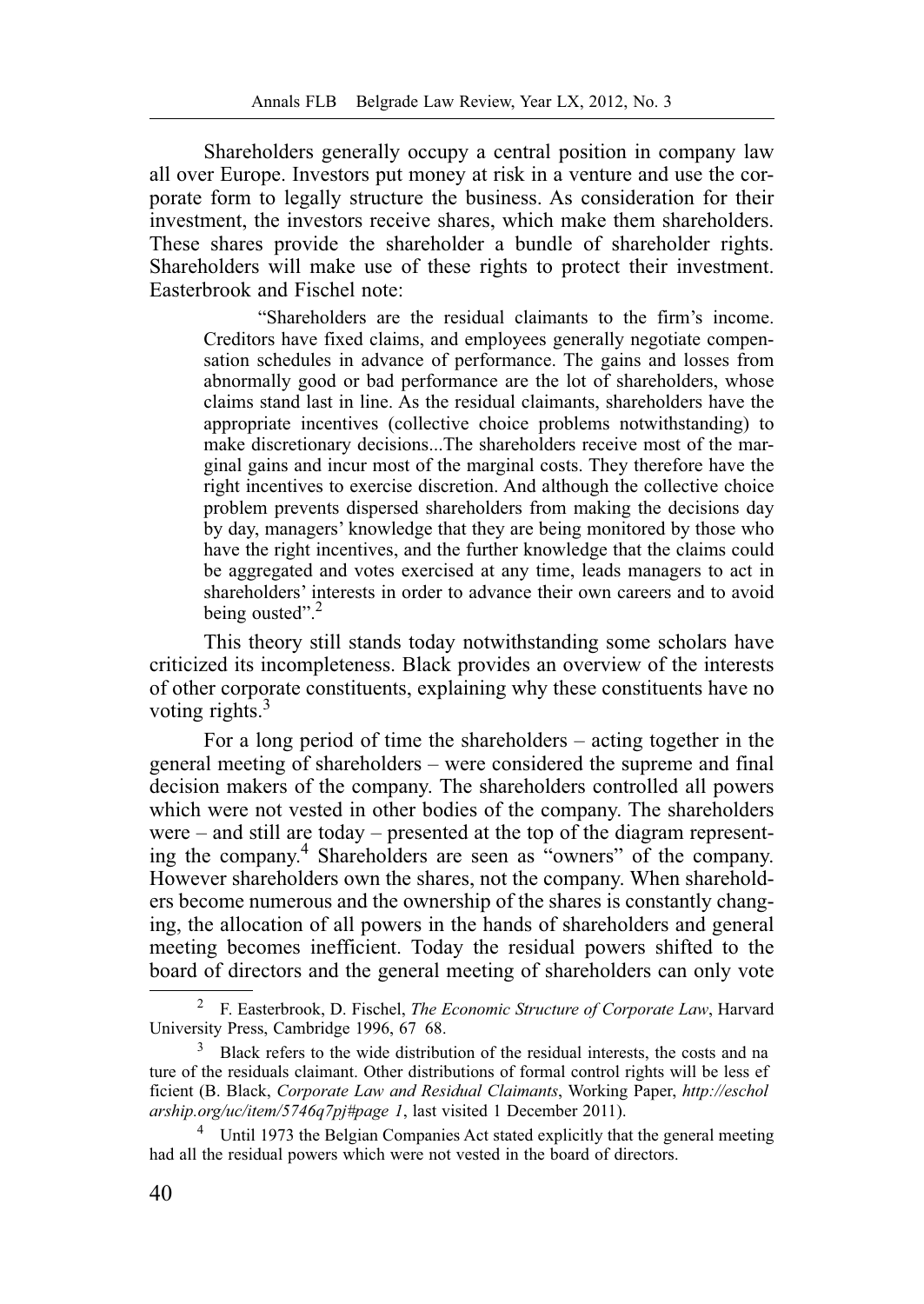on the issues that the law or the articles of association are willing to allocate to the decision making power of the general meeting. As long as corporate issues cannot or are not subject to a vote, the right to vote is of limited value.

The shareholders' meeting is not deprived of all powers. In most countries the (general meeting of) shareholders are in charge of the election of the board of directors, a number of other recurrent corporate items and the "fundamental decisions" of the corporation. In one textbook it sounds: "In any case, however, it is the general meeting that decides on fundamental matters, such as the alteration of the articles, including the objects of the company, the transformation of the company into another legal person and its winding up."<sup>5</sup>

The objective of this paper is to comparatively examine the role of the general meeting of shareholders and relate this role to the attendance and voting turnout of shareholders and identify the drivers for shareholder attendance. That is, we examine whether the AGM can play the role it is given in the new corporate governance framework.

## 2. THE POWERS OF THE GENERAL MEETING OF SHAREHOLDERS

#### 2.1. The European Harmonisation Efforts

In many corporate law textbooks the position of the general meeting is addressed in a strictly formal way. In a large comparative research project on the efficiency of voting systems, Eckbo, Paone and Urheim started the analysis of the general meeting with the time and power to convene the meeting, the notification date, the techniques to provide the notice, and the content of the notice and the agenda. The paper continued with the right to put items on the agenda, the distribution of information, the criteria for participating and voting at the general meeting, how shareholder can vote at the general meeting. Finally the work ends with the quorum and majority requirements, the functioning of the meeting and the distribution of information after the general meeting.<sup>6</sup> The analysis does not come as a surprise in light of the legal developments of shareholder rights for which the European Shareholder's Directive 2007/36/EC

<sup>5</sup> A. Dorresteijn *et al., European Corporate Law*, Kluwer Law International, Al phen aan de Rijn 2009, 193.

<sup>6</sup> B. Eckbo, G. Paone, R. Urheim, *Efficiency of Share Voting Systems Report on Italy*, Tuck School of Business Working Paper No. 2009 64, July 2009, 183; B. Eckbo, G. Paone, R. Urheim, *Efficiency of Share Voting Systems Report on Sweden*, Tuck School of Business Working Paper No. 2010 79, August 2010, 226.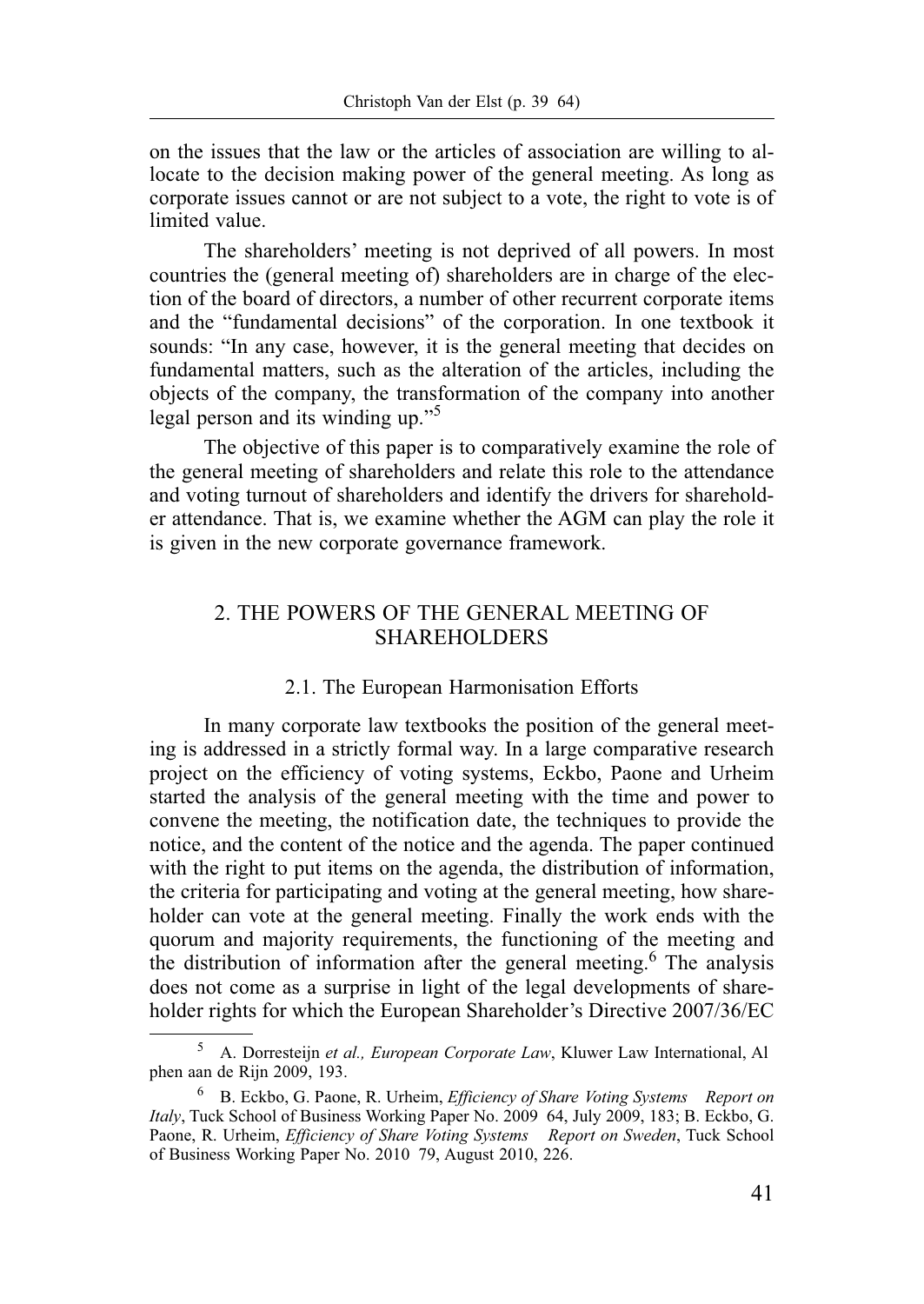serves as an illustration.<sup>7</sup> The directive aims "to allow shareholders effectively to make use of their rights throughout the Community".<sup>8</sup> The Directive requires that companies provide in a timely manner information on the time and the place of the meeting, that shareholders have a right to put items on the agenda, that shareholders do not have to deposit their shares prior to the meeting, that shareholders have a right to ask questions and vote by proxy and that companies disclose the voting results. How major the step forwards towards more shareholder democracy was, the shareholder directive does not empower shareholders with more control rights.

The agenda items upon which the shareholders are empowered to vote are not identical in the different countries. To assess the monitoring behavior of shareholders it is necessary to study which items the general meeting of shareholders are according to the law subject to a vote, when these matters come up to a vote, how these matters come up to a vote and how the topics are approved or rejected. We address the first two questions.

First it is necessary to identify the rights of the general meeting of shareholders. The European harmonization efforts of company law failed to focus on the internal organization of the company. In the nineteen seventies the European Commission started a debate to harmonize the internal structure of the company through the proposal of the fifth company law directive. It was considered that the two-tier system was superior but the Commission recognized that one-tier systems provide characteristics that in certain situations can be tolerated. The proposals were modified during the discussions over the next years but finally, as it became obvious that both systems had their merits and shortcomings, the European Commission withdraw its proposal.<sup>9</sup> Many of the discussion topics had been picked up in other developments like corporate governance and freedom to (re)incorporate. As a result the harmonization efforts vis-à-vis the position and power of the general meeting of shareholders ended with the provision of mandatory approval rights of a limited number of reorganizations of the company.

Table 1 provides an overview of the rights of the general meeting of shareholders in the different company law directives. It is of importance to note that the field of application of the directives can differ. The

<sup>&</sup>lt;sup>7</sup> Directive 2007/36/EC of the European Parliament and of the Council of 11 July 2007 on the exercise of certain rights of shareholders in listed companies, *PBL* No. 184, 14 July 2007, 17.

<sup>8</sup> Considerans 14 of the Directive 2007/36/EC.

<sup>&</sup>lt;sup>9</sup> The developments regarding the proposal of the fifth but also of all other direc tives are recently and orderly provided in A. Dorresteijn *et al., European Corporate Law*, Kluwer Law International, Alphen aan de Rijn 2009, 39 93.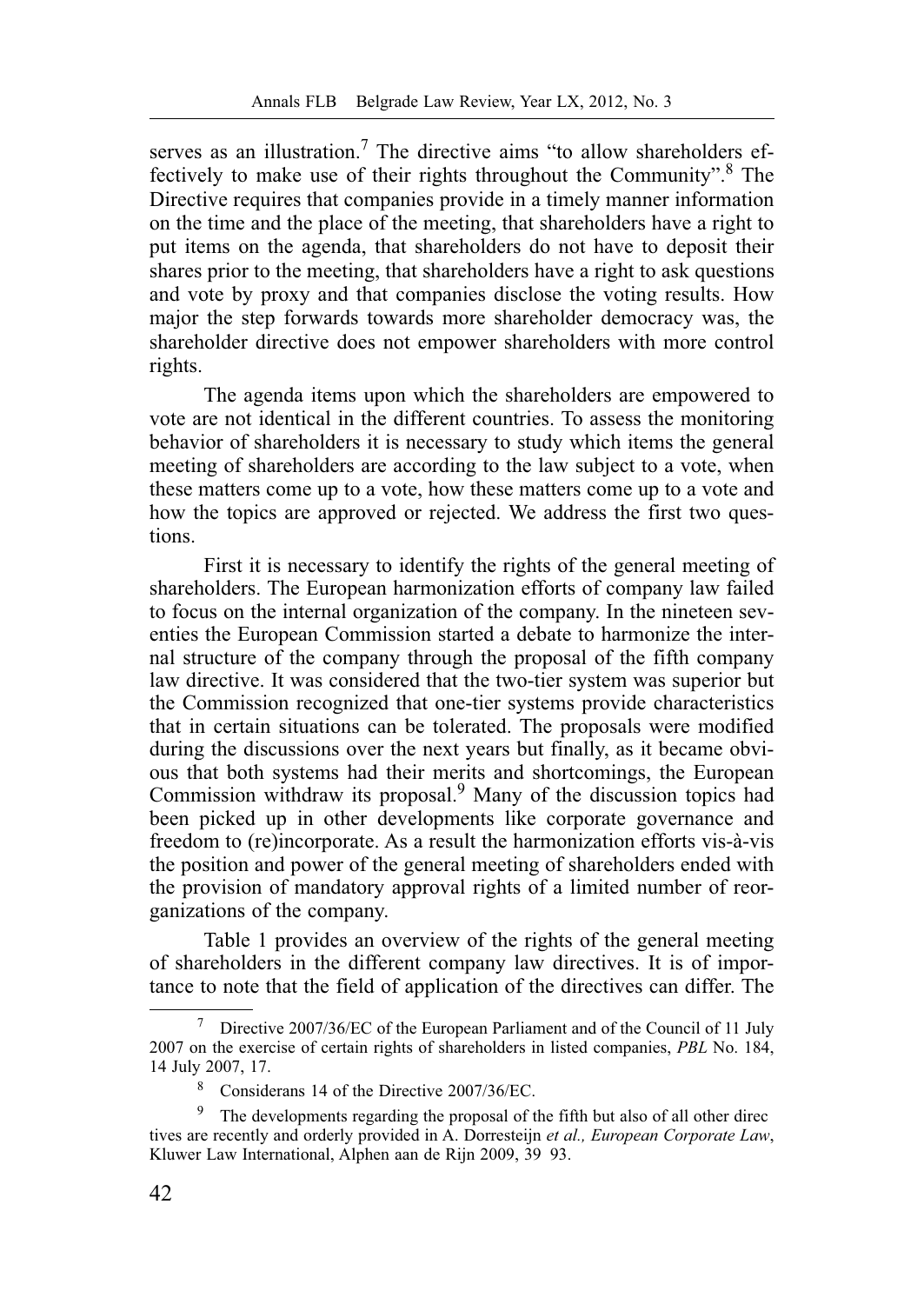second, third and sixth company law directive as well as Directive 2005/56/EC is applicable to all public limited liability companies while the takeover directive, the transparency directive and the shareholder rights directive is only applicable to companies which have their shares traded on a regulated market and in Directive 2006/43/EC the articles differ from one another in the field of application.

The second company law directive which emphasizes the protection of creditors of the company via the minimum capital rule and the maintenance of capital provides in the intervention of the general meeting when the capital is modified. First, when the company acquires assets of the founders of the company outside the normal course of business shortly after incorporation, the acquisition must be submitted for the approval of the general meeting.10 The rule was promulgated to avoid founders to first establish the company and subsequently circumvent the procedures for considerations in kind. In 2006, the requirement was further softened when transferable securities are contributed as consideration. The protection of capital is further strengthened via the intervention of the general meeting of shareholders when the company decides to undertake any kind of the reduction in the subscribed capital, $^{11}$  as well as for distributions to shareholders through the acquisition of its own shares.<sup>12</sup> Both can be used as tunneling techniques that the European Commission wanted to prohibit.

Next, the position of the incumbent shareholders can be significantly influenced if the company issues new shares.<sup>13</sup> Incumbent shareholders will have to vote on the decision to increase the capital or to empower another company organ to take the decision to increase the capital. The general meeting will also have to decide if the preemptive rights of the incumbent shareholders can be waived. The European Commission considered these shareholder rights as very important and requires the general meeting of shareholders to take these decisions with a majority of not less than two thirds of the votes attached to the securities or the subscribed capital. The supermajority rule can be waived when at least half of the subscribed capital is represented. It is obvious that this procedure makes calls for capital in the European Union more complicated.

The second company law directive also requires the approval of the general meeting to wind up the company in case of serious losses or to decide whether any other measure should be taken in place thereof.<sup>14</sup>

 $10$  Article 11.

 $11$  Article 30.

 $12$  Article 19.

<sup>13</sup> Article 25.

<sup>14</sup> Article 17.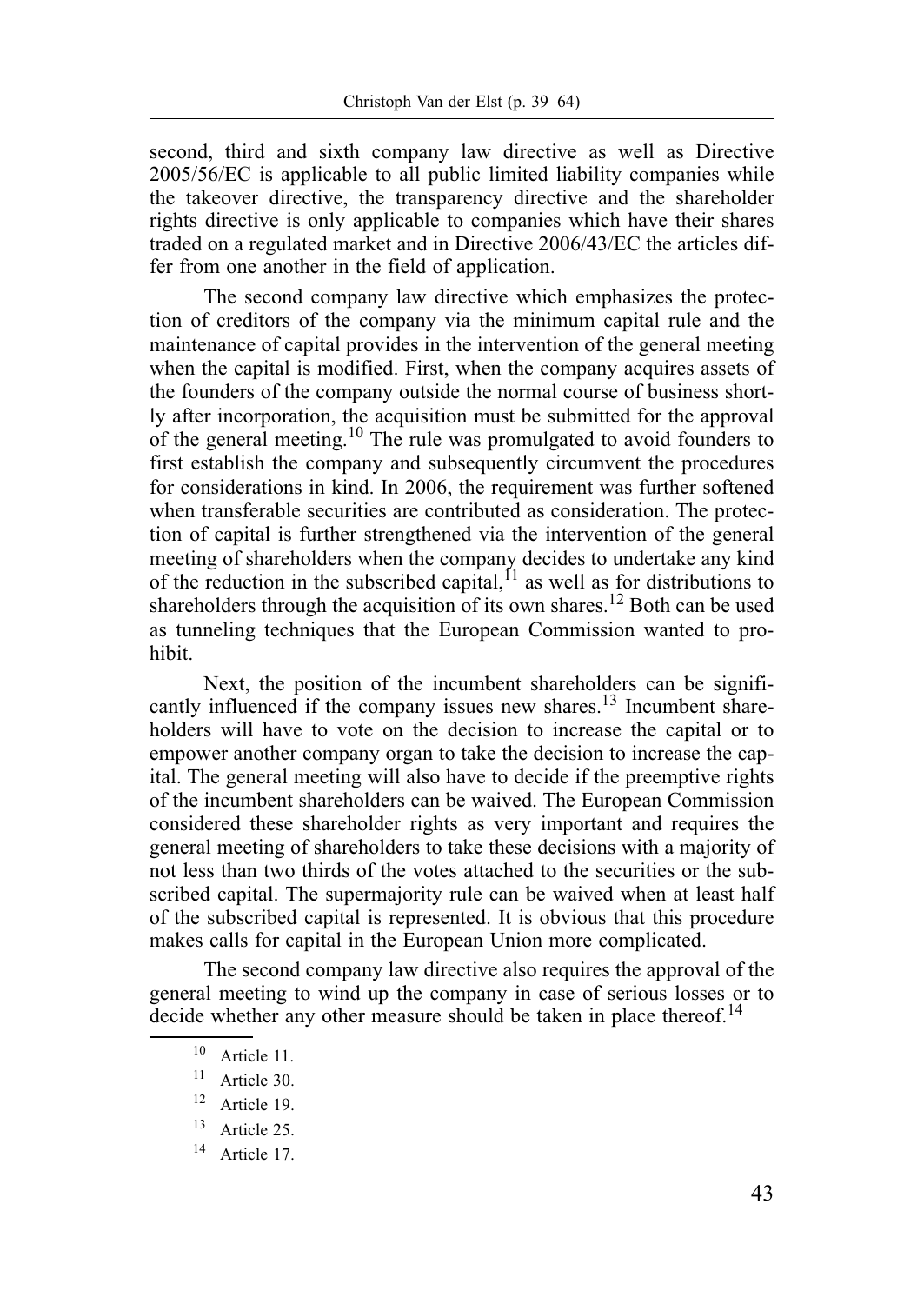The election of the auditor is a current item of the agenda of the general meeting in all European countries in this study in line with article 37 of Directive 2006/43/EC. However, this directive allows countries to provide in alternative systems if this system does not impair the auditor's independence from the executive members of the board or management board. Next, it should be noted that although the shareholders elect the auditor, it is the board that governs or monitors the selection procedure. Finally, the right to dismiss the auditor is not explicitly granted to the general meeting of shareholders. The Directive only requires that the dismissal is based on proper grounds and excludes the divergence of opinions on accounting treatments or audit procedures as proper grounds.

Mergers and divisions of companies require the *fiat* of the general meeting of shareholders. The regulatory requirements can be found in the third directive for (national) mergers, in the sixth directive for divisions and in Directive 2005/56/EC for international mergers. As for the capital requirements, the European Commission provided for specific majorities approving these types of restructuring. In many countries several types of mergers and acquisitions are distinguished and the involvement of shareholders is also required in case all the assets of the company are transferred<sup>15</sup>

The European Union empowered the general meeting of shareholders to frustrate a takeover bid. If the board of directors considers the bid to be inappropriate it requires prior authority of the general meeting of shareholders before taking any action resulting in the frustration of the bid. However, in order to pass the takeover directive the European Commission compromised that the Member States can authorize the board of directors not to apply the condition that the general meeting must approve the defensive mechanism. The opting out of the Member States had to be combined with an opting-in system for the individual companies.

The Transparency directive protects the investors' community by regulating the information that companies listed on a regulated market must disclose. The use of electronic means to distribute information is allowed if it is approved by the general meeting. The transparency directive also refers to the general meeting in case of the amendment of the articles of association. Article 19 of the Directive states:

"Where an issuer proposes to amend its instrument of incorporation or statutes, it shall communicate the draft amendment to the competent authority of the home Member State and to the regulated market to which its securities have been admitted to trading. Such communication shall be effected without delay, but at the latest on the date of calling the general meeting which is to vote on, or be informed of, the amendment".

<sup>15</sup> See for example in the German *Umwandlungsgesetz* and the Dutch Book 2:107a. In the latter case the transfer of the company or the transfer of "as good as" the whole company requires shareholder approval.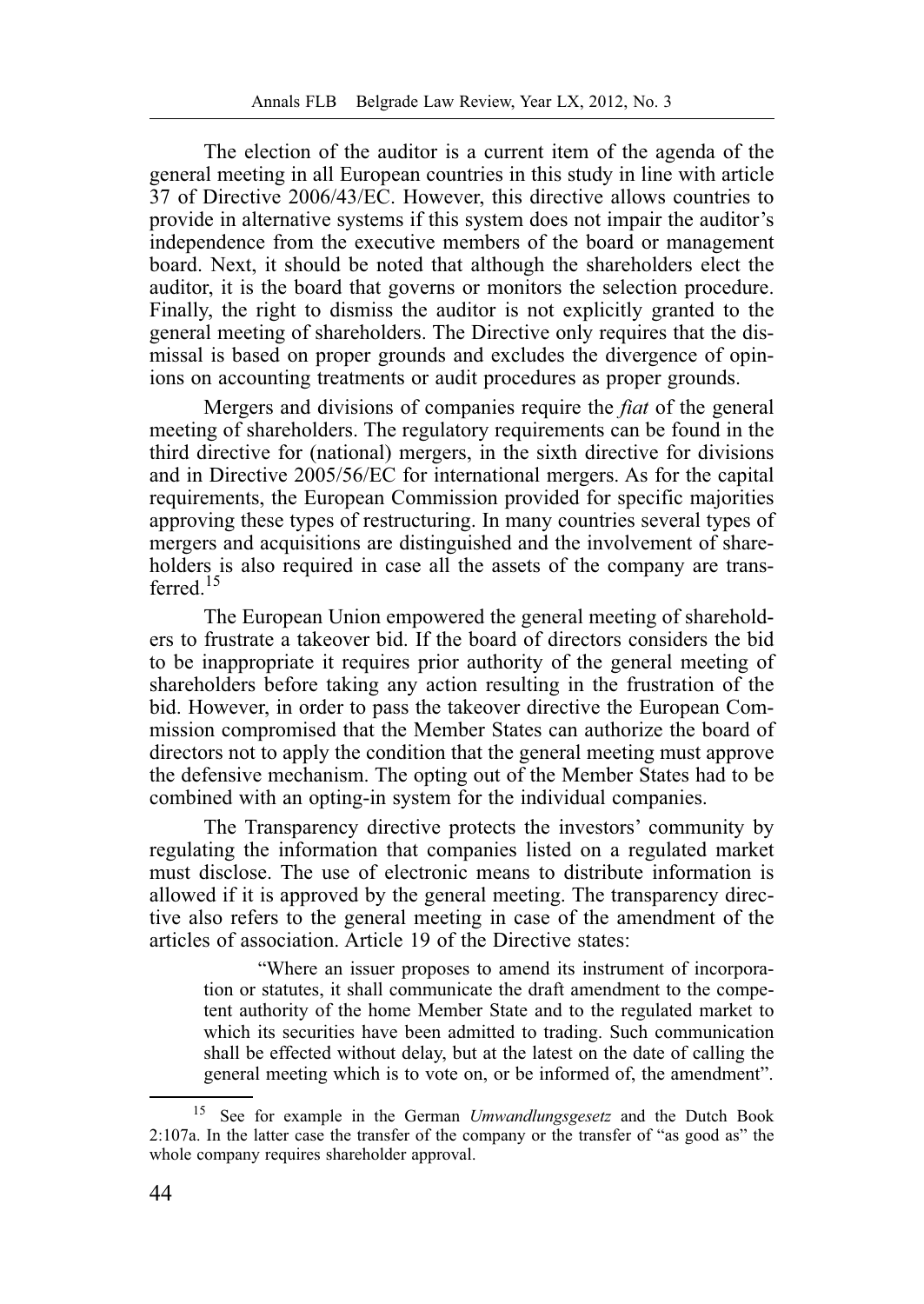It considers that the changes of the statutes requires at least the general meeting of shareholders to be informed about all amendments, but more in general, that the general meeting is to vote on any amendments. The vagueness of the article suggests that many other issues regarding corporate life and the position of the general meeting of shareholders have not been harmonized at the European level. We will discuss next how national corporate law empowers the shareholders of listed entities.

| Directive                                                             | article         | power of general meeting                                             |
|-----------------------------------------------------------------------|-----------------|----------------------------------------------------------------------|
|                                                                       |                 |                                                                      |
| second company law directive                                          | article 11      | approve acquisition of non-<br>cash assets from founders             |
| second company law directive                                          | article 17      | decide winding up in case of<br>serious loss                         |
| second company law directive*                                         | article 19      | acquire own shares (excepti-<br>on for serious and imminent<br>harm) |
| second company law directive                                          | article $25(1)$ | decide an increase of capital                                        |
| second company law directive                                          | article $25(2)$ | authorize other body to<br>decide on capital increase                |
| second company law directive                                          | article $25(3)$ | waive pre-emption rights                                             |
| second company law directive                                          | article 30      | decide on reduction in the<br>subscribed capital                     |
| third company law directive<br>(codified in directive 2011/35/<br>EC) | article 6–7     | decide on merger                                                     |
| directive 2005/56/EC                                                  | article 6       | decide on cross-border<br>merger                                     |
| sixth company law directive                                           | article 4–5     | decide on division                                                   |
| directive 2006/43/EC                                                  | article 37      | appointing auditor                                                   |
| take over directive                                                   | article 9       | empower board to frustrate a<br>bid (but MS can waive)               |
| transparency directive                                                | article 17-18   | techniques of conveying<br>information                               |
| transparency directive                                                | Article 19      | Indirectly: change of<br>instrument of incorporation<br>or statute   |
| * as amended by directive 2006/68/EC                                  |                 |                                                                      |

Table 1: Rights of the general meeting of shareholders according to the European company law related directives.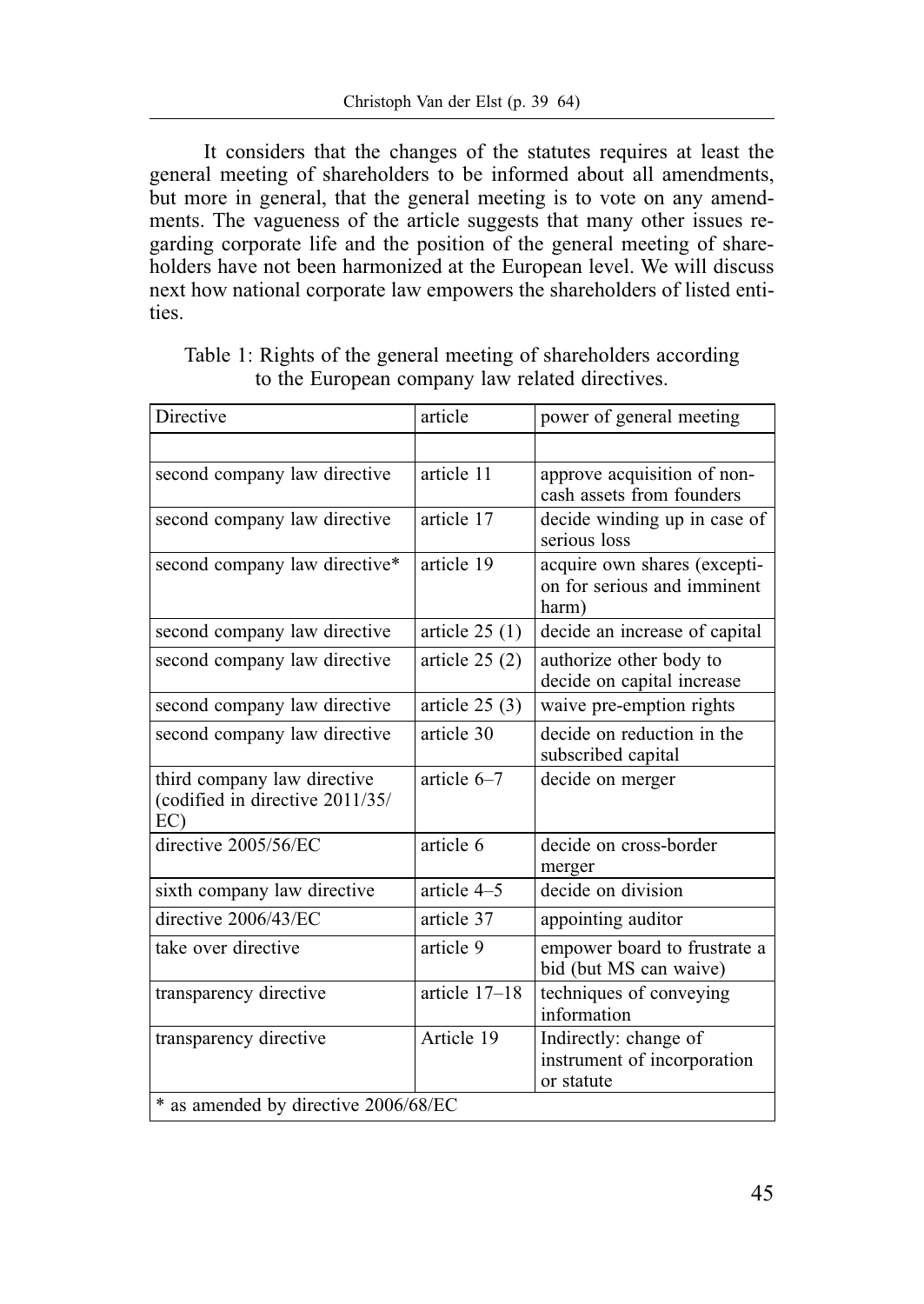### 2.2. The Position of the General Meeting of Shareholders in National Member States

The general meeting of shareholders (AGM) serves as a corporate body to obtain the consent of the shareholders for decisions that do not lie within the managerial discretion of the board of directors. Aforementioned we briefly discussed which issues the European Union considers as outside the discretion of the board of directors. For the remainder, it is up to the national legislators to consider these issues which should be inside and outside this discretion. We studied the national company legislation of five European member states and identified the powers of the general meeting of shareholders. Table 2 indicates the powers of the general meeting of shareholders according to the Companies Code of Belgium, the Code de Commerce for France, Book 2 Civil Code for the Netherlands, the German *Aktiengesetz* and the Companies Act of 2006 for the UK. We identified and classified other powers than the "European" powers referred to in table 1. We have separated the issues we considered as current items (table 2) and non-current items (table 3). This classification is somewhat arbitrary as some current items are only scheduled for approval by the AGM biennial, triennial or multiannual while some noncurrent items are *de facto* scheduled annually. The division is based on the legal requirement that the general meeting recurrently have to approve the item or not. As an example, we can refer to the French case of approving contracts between board members and the election of auditors. The latter decision is recurrent but the articles of association of the company can provide for a term of up to six years. The former item only requires a decision of the AGM if a contract between the board member and the company is entered into, but in practice almost all AGMs of large listed entities must approve some of this kind of contracts every year.

A first look at table two already illustrates that common agenda items are rare. The approval of the annual financial statements serves as a good example. In Belgium and France the general meeting must approve the financial statements. In the UK the accounts and reports are approved by the board and signed by a director after which both the accounts and reports are "laid before" the general meeting.16 The German management board must submit the accounts and the report to the supervisory board that reviews both the accounts and the report. This procedure results in the "adoption" of the accounts.<sup>17</sup> The management and the supervisory board are allowed to take the decision that the "adoption" of the accounts is left to the AGM.<sup>18</sup> The Dutch board must sign the ac-

<sup>16</sup> Section 414 and 437 UK Companies Act 2006.

Section 171 172 UK Companies Act.

Section 173 UK Companies Act.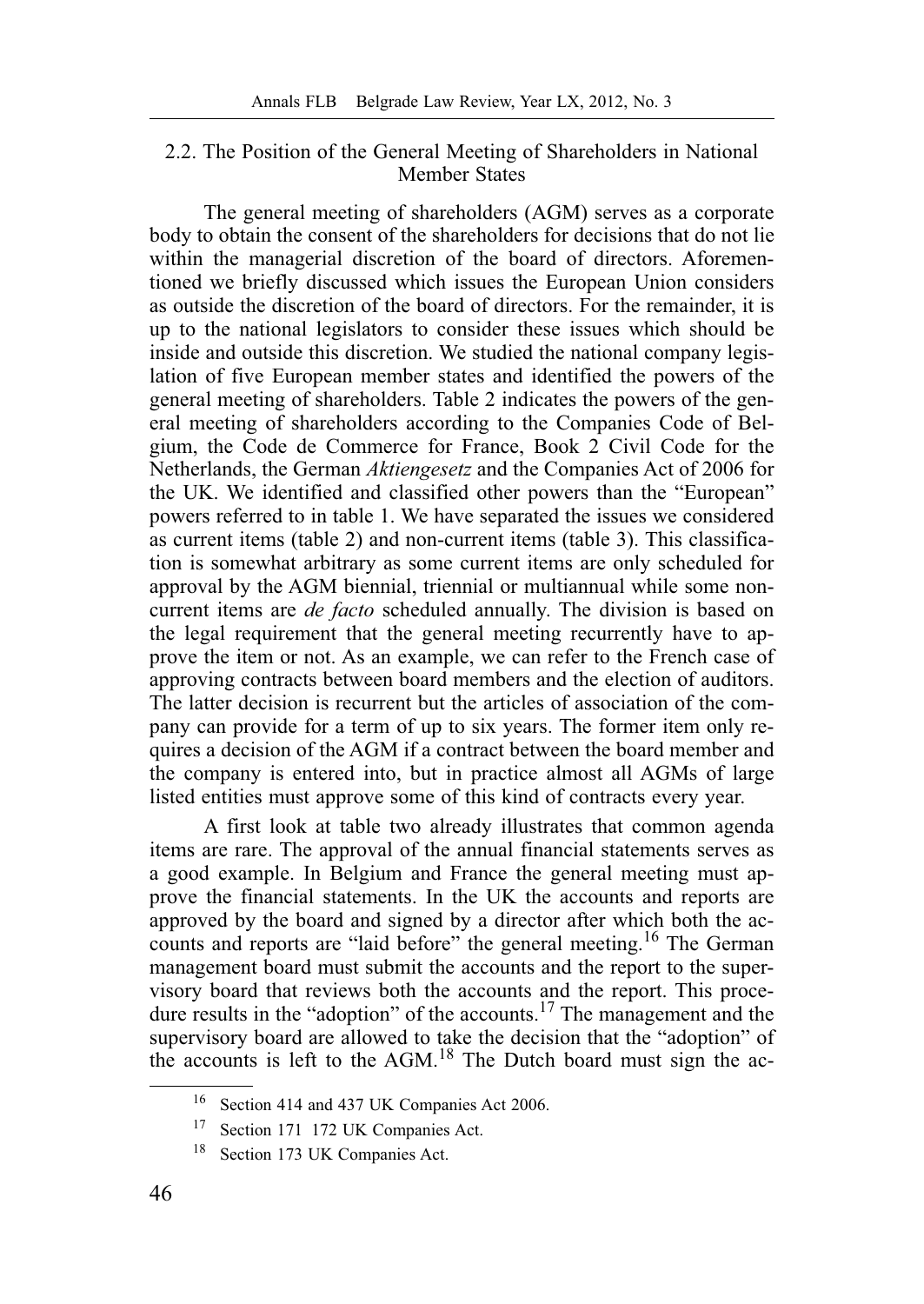counts while it is the power of the AGM to "adopt" the accounts.19 The report is only provided to the shareholders. The French AGM has to "receive" the report of the board and to "deliberate and decide on all questions that relate" to both the accounts and the consolidated accounts.<sup>20</sup> The latter accounts are separately voted. In Belgium, the shareholders have to "hear" the annual report and "to treat" the accounts. The AGM must approve the accounts.<sup>21</sup>

Some countries empowered the general meeting to decide on the allocation of the profit and the dividend. France has the most extensive provisions with respect to the procedure of the approval of the financial statements. After the accounts have been approved the French AGM has to approve the allocation of income and the dividend. The general meeting has the power to decide to fully or partially distribute the dividend in shares.<sup>22</sup>

In some countries the approval of the accounts is accompanied with the decision of the general meeting to discharge the directors.<sup>23</sup> The decision to discharge the directors limits claims against the directors for breach of duty which is disclosed in the annual accounts and report. According to article 554 of the Belgian Companies Act, the general meeting of shareholders must vote on the discharge of the directors and the auditor. While discharging the directors can be found in other countries, like Germany and the Netherlands, where the general meeting of shareholders discharges both the members of the management board and the members of the supervisory board,<sup>24</sup> discharging the auditor seems to be a unique power of the Belgian general meeting. In the UK it is neither provided in the Companies Act to discharge the directors, nor is it practiced. A decision of the UK AGM to discharge the directors would even be void.<sup>25</sup> However, the UK provides for a case-based but broader (non-current) exception. The general meeting of shareholders can ratify the behavior of a director which would give rise to liability for negligence, default, breach of duty or breach of trust in relation to the company unless there are ad-

<sup>19</sup> Book 2:101 Dutch Civil Code.

<sup>20</sup> Article L225 100 French Commercial Code.

<sup>21</sup> Article 554 Belgian Companies Code.

<sup>22</sup> Article L232 18 French Commercial Code.

<sup>23</sup> For a detailed comparative overview see S. Cools, "Europe's Ius Commune on Director Revocability", *European Company and Financial Law Review* 2/2011, 199 234.

Section 11 the German *Aktiengesetz*. In the Netherlands the law only provides that the adoption of the accounts cannot be qualified as a discharge of the directors or the supervisory board members. As a consequence Dutch companies provide in a separate agenda item to discharge the directors and supervisory board.

<sup>25</sup> Section 232 UK Companies Act.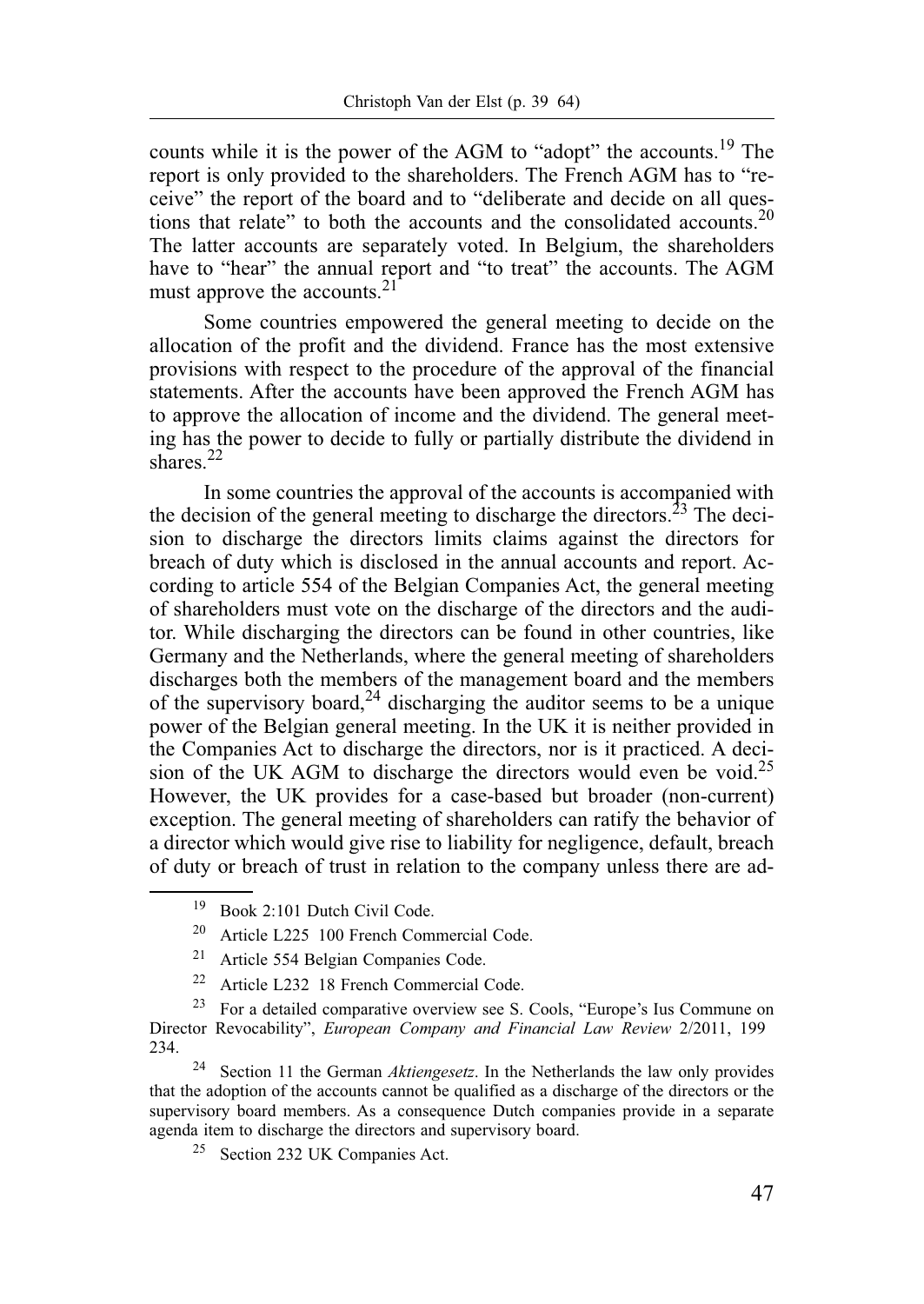ditional legal requirements.<sup>26</sup> The French commercial code does not provide for the discharge of the directors, nor is it practiced. Contrary to section 239 CA 2006, the French Civil Code states in article 1843–5 that no decision of the general meeting can prevent a claim against the director for any kind of breach of duty.

As we referred to the non-current UK item of ratification of director's misbehavior we must make note of the Belgian and German law empowering the general meeting of shareholders to start a claim against (supervisory) board members.<sup>27</sup> French law provides this power to individual shareholders or groups of shareholders and explicitly denies the general meeting of shareholders the power to intervene.28 In the Netherlands, claims against directors are organized according to the rules applicable for conflicts of interest.29 Where appropriate, and unless the articles of association do not provide for an alternative procedure, the supervisory board represents the company.30 However, the general meeting of shareholders has always a right to elect another person to represent the company.

The election and dismissal of directors is considered to be one of the most important duties of the general meeting of shareholders. However the right of the general meeting to elect and revoke board members has been curbed in a number of ways.<sup>31</sup> First, many countries have a mandatory or optional two-tier board system. If a two tier system is adopted, the division of powers between the general meeting of shareholders and the supervisory board is more complex. In Germany, the supervisory board has as most important legal duties the appointment, supervision, and removal of members of the management board. The general meeting of shareholders elects the supervisory board but, in companies with more than 2,000 workers, half of the supervisory board members are labor representatives appointed by representatives of the employees, in accordance with the codeterminations laws. In companies with 500 to 2,000 employees, one third of the board members are employee representatives. In France<sup>32</sup> and the Netherlands, the supervisory board is

29 G. Van Solinge and M.P. Nieuwe Weme, *Rechtspersonenrecht Deel II De naamloze en besloten vennootschap*, Kluwer Deventer 2009, 446, 551.

30 Book 2:146 Dutch Civil Code.

<sup>26</sup> Section 239 UK Companies Act.

<sup>27</sup> Section 147 German *Aktiengesetz*; including the auditors in Belgium (Article 561 Belgian Companies Act).

<sup>28</sup> See Article L 225 253 French Commercial Code

 $31$  This is also the case in the US. For an overview of the election procedure in the US see M. Ventoruzzo, "Empowering Shareholders in Directors' Elections: A Revolution in the Making", *European Company and Financial Law Review* 2/2011, 105 144.

<sup>32</sup> And the company has opted for a two tier board.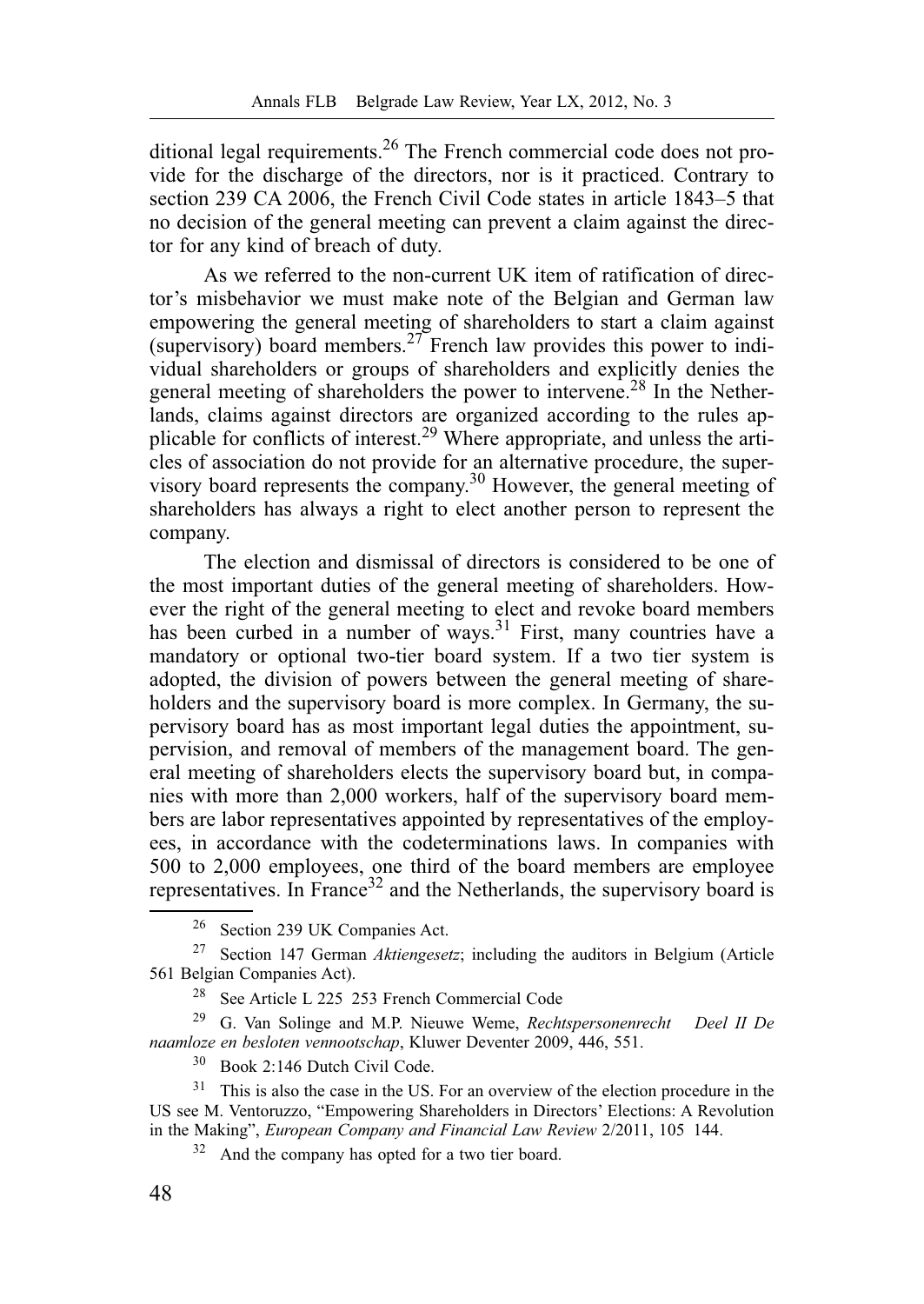elected by the general meeting, $33$  but in case the Dutch company is a *structuur-NV*,<sup>34</sup> the power of the general meeting to elect the members is significantly restrained.<sup>35</sup> The supervisory board selects its own members and the employees' council must provide an opinion. The general meeting of shareholders only has a recommendation right with respect to the nomination of members. Even this recommendation right is limited, as one third of the members on the election list must be recommended by the employees' council. Next, the general meeting appoints the proposed candidates. In case the majority of the meeting votes against the election and this majority also represent at least 1/3 of the company's capital, a new meeting can be called. In case the candidate is neither appointed nor rejected with the required majority, the supervisory board may itself appoint the member.<sup>36</sup> The election right of the Dutch general meeting can be further restrained by the articles of association. The French supervisory board of listed entities must be composed of one or more representatives of the employees in case the employees hold more than 3 per cent of the capital.<sup>37</sup> Also the articles of association can provide for a right for employees to have one or more representatives elected. The number of employees' representatives must not exceed four or one third of the number of other members.<sup>38</sup>

The supervisory board elects the members of the board of directors of a German *Aktiengesellschaft*, a Dutch *structuur-NV*, as well as the French members of the executive committee. In a two-tier board structure of a Dutch non *structuur-NV* the general meeting retains the power to elect both the management board and the supervisory board. The articles of association can restrict the freedom to elect the members and allow in specific nomination rules (binding nominations). However, it is possible for the general meeting to overrule this limitation via a supermajority vote.

In most countries the general meeting of shareholders elects the board members of the one-tier board. However binding nominations are common in the Netherlands.<sup>39</sup> Similarly it is not uncommon to provide in nomination rights for large shareholders in the articles of association of Belgian companies. However the election right of the shareholder might

- 35 Book 2:162 Dutch Civil Code.
- 36 Book 2:158 Dutch Civil Code.
- <sup>37</sup> Article L 225 71 French Commercial Code.
- 38 Article L 225 79 French Commercial Code.

<sup>33</sup> Article L 225 59 French Commercial Code.

<sup>&</sup>lt;sup>34</sup> It is a specific regime for large companies. These companies must mandatory adopt a two tier board structure.

<sup>39</sup> B. Santen, F. Kloosterman, "Bad governance of goede bescherming? Benoe ming van bestuurders en commissarissen in de niet structuur beursvennootschap", *Tijd schrift voor Ondernemingsbestuur* 2/2007, 49 56.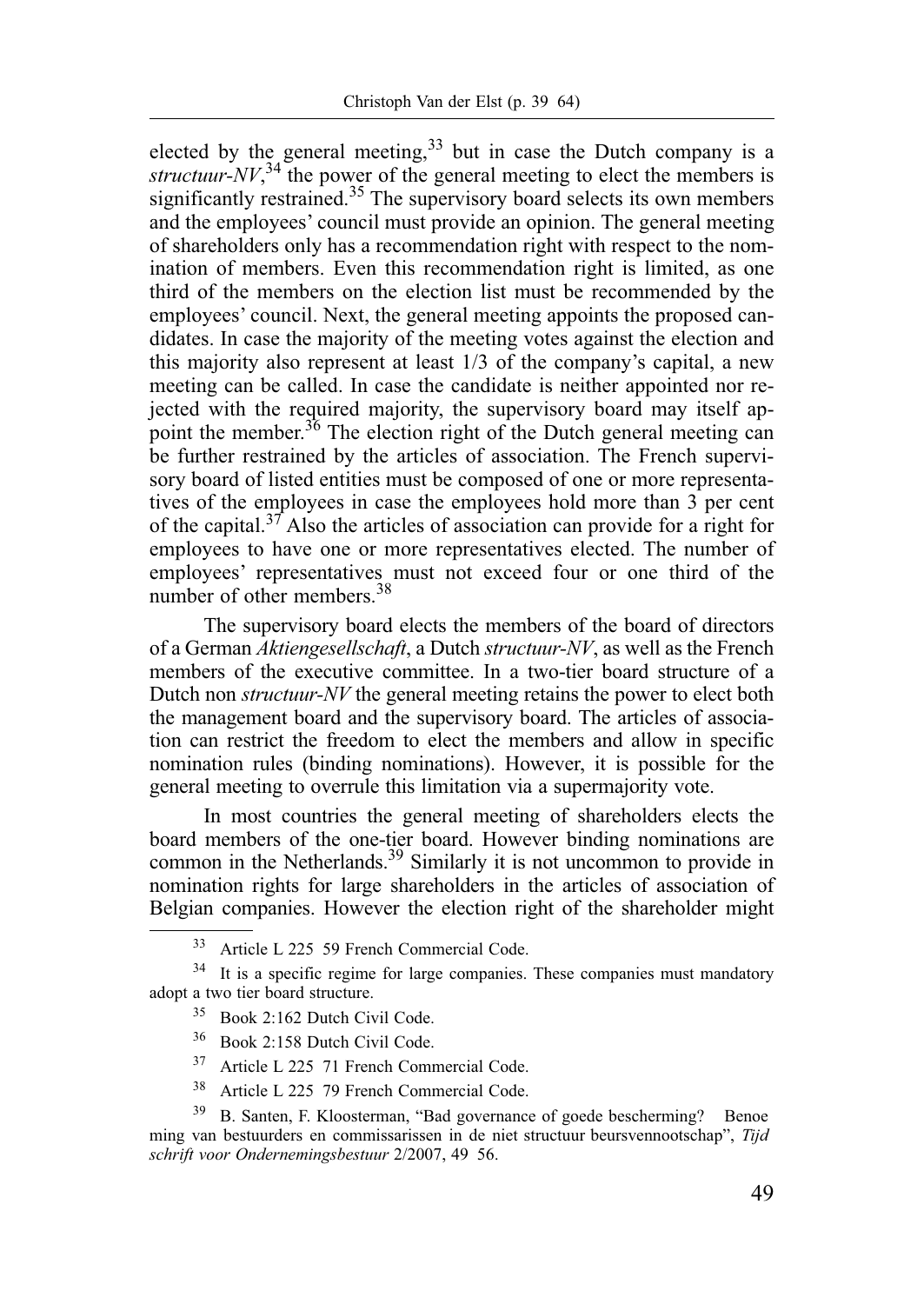not be too much scooped. In the UK the articles can provide in detailed appointment processes according to the Companies Act, but provision B.7.1. of the Combined Code requires that directors of FTSE 350 companies must be subject to annual election by shareholders and all other directors should be subject to election by shareholders at the first annual general meeting after their appointment. The Companies Act provides individual votes for directors of public companies.40 The articles of association of French boards can provide the right for employees to elect up to five directors but not more than  $1/3$  of the total number of other board members.<sup>41</sup>

The general meeting of shareholders is free to remove directors from office. This is the case in the UK, the Netherlands, Belgium and France. Section 168 and 169 of the UK Companies Act requires a special notice of a resolution and provides the right for directors to be heard, while the French and the Belgian Supreme Court consider the right to dismiss directors as a right of public order.<sup>42</sup> The requirement to provide in a special notice and hearing protects the interests of the directors but limits the power of the general meeting which hardly can make use of its right to dismiss the director pending the meeting. Under Belgian law, the general meeting does not have to provide any reason for its decision to dismiss the director, nor does the company have to pay any damages. In France the revocation of a director must not even be announced in the agenda but can be decided pending the meeting.<sup>43</sup> For removing Dutch board members, the articles of association may provide for supermajority requirements not exceeding two thirds of the represented votes and half of the capital.<sup>44</sup>

In two-tier boards the right to dismiss the board is more regulated. In the Dutch *structuur-NV* the supervisory board dismisses the management board but the general meeting of shareholders has the right to be heard.45 The German general meeting can even issue a vote of no-confidence which the supervisory board can use to revoke the management board member. In the Netherlands, a similar procedure exists for the members of the supervisory board. The general meeting has the right to issue a vote of no-confidence on the supervisory board members supported by more than half of the votes at a meeting of shareholders where more than  $1/3$  of the capital is represented.<sup>46</sup> It results in the automatic

45 Article 162 Book 2 Dutch Civil Code.

<sup>40</sup> Section 160 Companies Act.

<sup>41</sup> Article L 225 27 French Commercial Code.

<sup>42</sup> Cass. 13 April 1989, *Tijdschrift voor Belgisch Handelsrecht* 1989, 878; *Tijd schrift voor Rechtspersoon en Vennootschap* 1989, 321, nt. Wyckaert and Bouckaert.

<sup>43</sup> Article L 225 105 French Commercial Code.

<sup>44</sup> Book 2:134 Dutch 2 Civil Code.

<sup>46</sup> Book 2:161a Dutch Civil Code.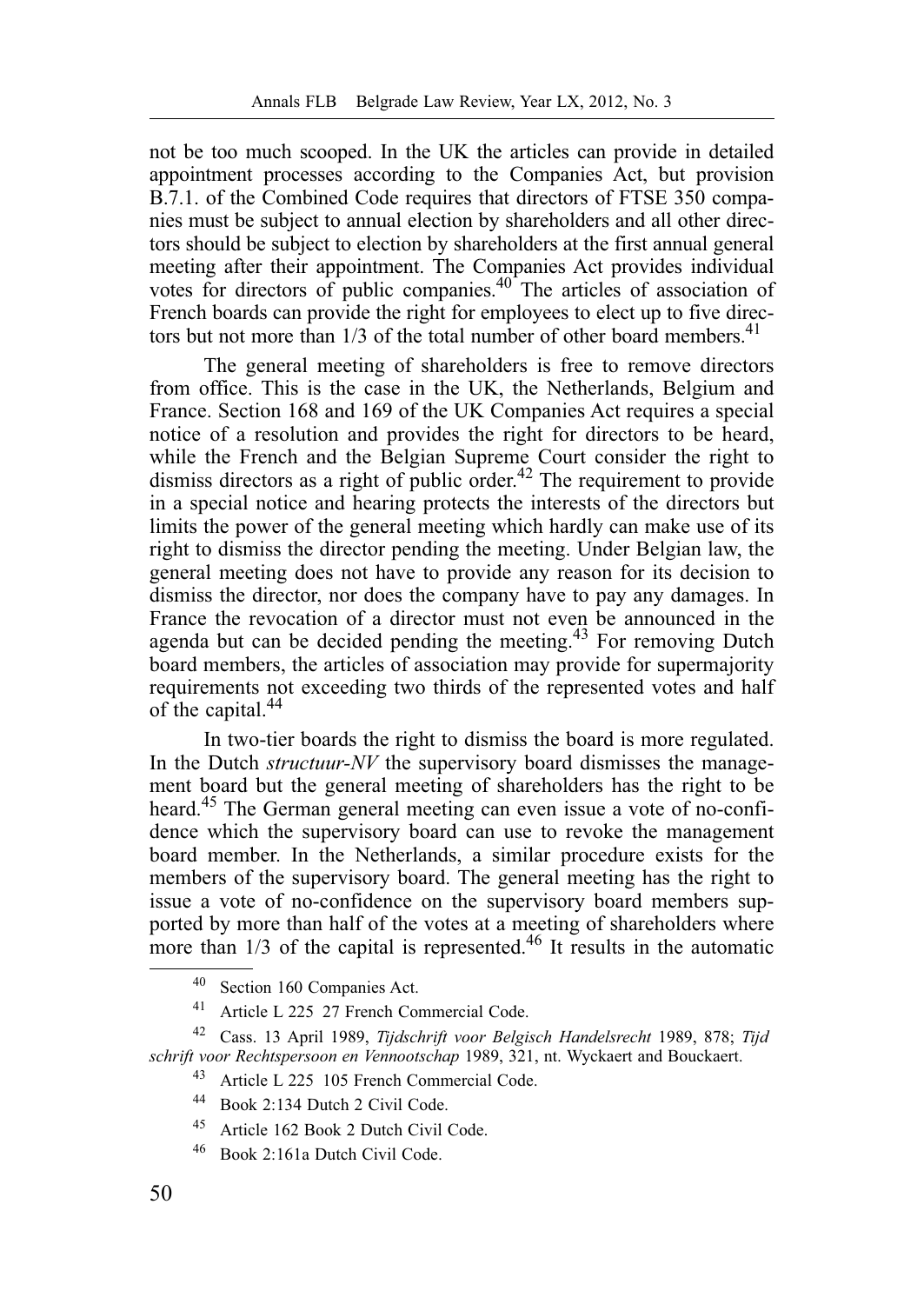revocation of all supervisory board members. In that case, the management board must summarize the Enterprise court to provide in one or more supervisory board members.<sup>47</sup> In France, the supervisory board elects the members of the management board. However, the general meeting of shareholders is empowered to dismiss the members of the management board.48

Related to the right to "hire and fire" the members of the board of directors is the right to determine the remuneration of the board. When the company has a one-tier board the general meeting of shareholders sets the board fee. The law can explicitly empower the general meeting of shareholders to provide in an appropriate remuneration, like in France or implicitly, like in Belgium. In two tier boards, the remuneration of the supervisory board is generally set by the general meeting of shareholders, while the supervisory board sets the remuneration of the members of the management board. This is the case in Germany where according to section 113 *Aktiengesetz*, the general meeting determines the remuneration of the supervisory board, unless it is set in the articles of association. The supervisory board determines the aggregate remuneration of a member of the management board. Both the supervisory board and the general meeting must take care that a "reasonable relationship" exists between both the duties of the board members and the condition of the company.

In most countries, the role of the shareholders in the determination of the remuneration of the board members is strengthened. Although these items can be considered as non-current, since remuneration policies or severance payments are not issues that always need a yearly shareholder approval, we decided to discuss these issues together with the election and remuneration of the board. In the UK and Belgium, the general meeting of shareholders must approve the remuneration report.<sup>49</sup> The report must contain information of both the remuneration policy as well as the total fee that the members of the board of directors receive. When the report is voted down, the remuneration of the directors must not be repaid but the company has to consider another remuneration policy. On top of this voting right, both the Belgian and the UK's general meetings have an additional voting right. The UK general meeting must approve director's service contracts of more than two years,<sup>50</sup> whereas the Belgian meeting must approve severance pay packages of more than 12 months of executive board members, members of the management board and officers in charge of the day-to-day management.<sup>51</sup>

<sup>47</sup> Section 84 par. 3 German *Aktiengesetz*.

<sup>48</sup> Article L 225 61 French Commercial Code.

<sup>49</sup> Hence, it must be considered as a current agenda item.

<sup>50</sup> Section 188 UK Companies Act.

<sup>51</sup> Article 554 Belgian Companies Act.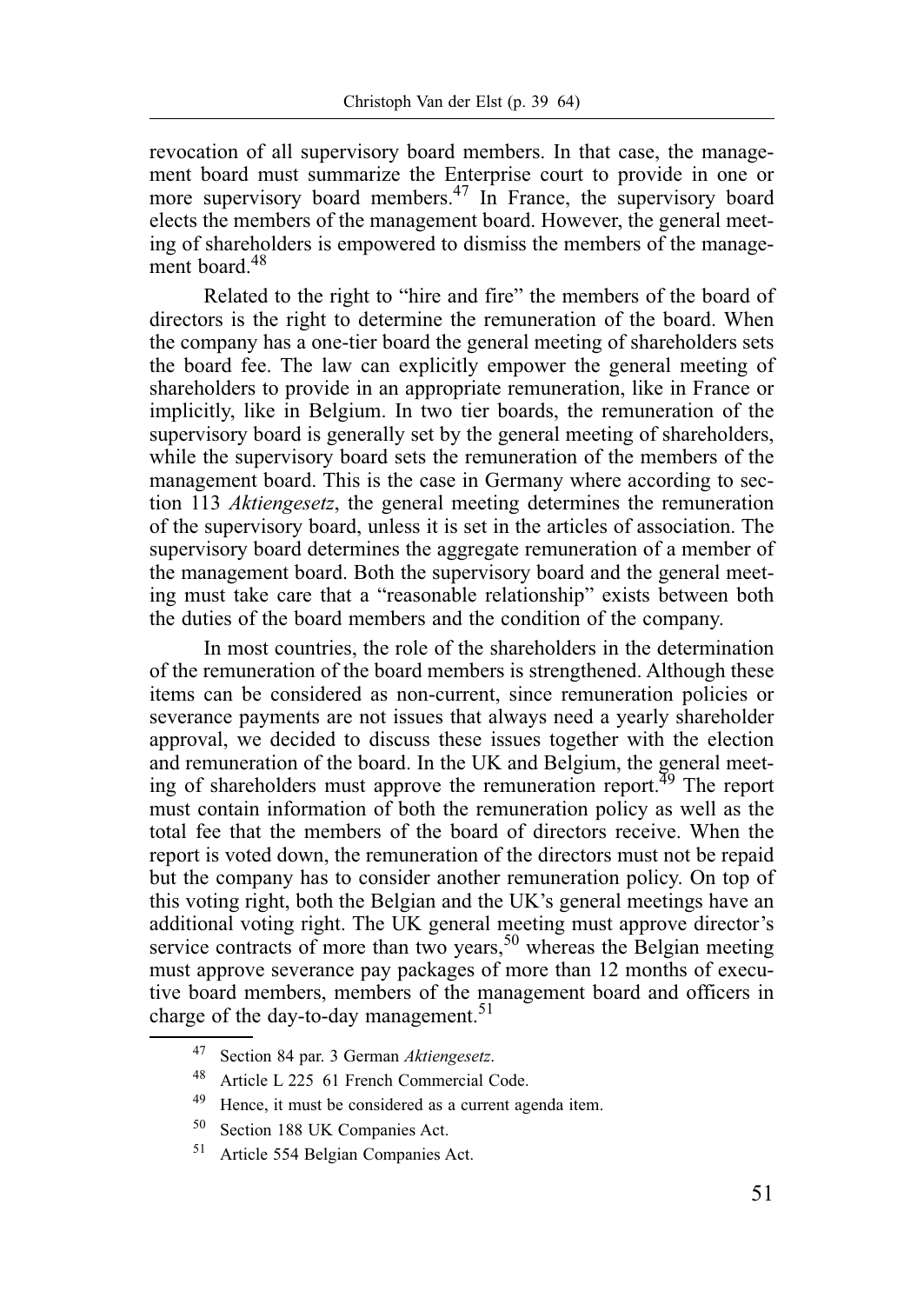In the Netherlands only the remuneration policy requires a shareholder vote. The German general meeting of listed entities can be empowered to vote on the remuneration system of the members of the management board. The vote is not binding and the members of the supervisory board must guarantee the appropriate remuneration of the management board. The French Commercial Code has a different approach regarding director's remuneration. It assimilates the decision of the remuneration package to a conflict of interest between the company and its board member and requires a similar procedure. We will discuss this decision as a non-current agenda item next.

Specific rules have been issued with respect to incentivising board members and senior executives with shares and share options. In 2010, Belgium introduced a complicated remuneration system related to the variable remuneration of executive directors and senior executives and the granting of shares and share options, which must be deferred for at least three years. Fifty per cent of the variable remuneration of executive directors and senior executives must be deferred for two to three years.<sup>52</sup> However, the general meeting of shareholders is granted the right to deviate from both the requirement for deferred variable remuneration and the deferred vesting of shares and share options.<sup>53</sup> The articles of association can also depart from the legal requirements, and altering the articles of association requires the general meeting's consent.<sup>54</sup>

For sake of completeness, we add that only Belgian law explicitly empowers the general meeting of shareholders to determine the remuneration of the auditor.

|                                        | Belgium | France | Germany  | The Netherlands |          | UK |
|----------------------------------------|---------|--------|----------|-----------------|----------|----|
|                                        |         |        |          | one tier        | two tier |    |
| current items                          |         |        |          |                 |          |    |
|                                        |         |        |          |                 |          |    |
| approve annual<br>financial statements | X       | X      | $(x***)$ | (x)             | (x)      | (X |

Table 2: Overview of current powers of the general meeting in five European countries

52 Article 520ter Belgian Companies Act

<sup>53</sup> For an analysis of this system see H. De Wulf, C. Van der Elst, S. Vermeesch, "Radicalisering van corporate governance regelgeving: remuneratie en transparantie na de wet van 6 april 2010", *Tijdschrift voor Belgisch Handelsrecht* 10/2010, 909 963.

<sup>54</sup> The difference between the two alternatives is twofold. First, deviations that the general meeting approves are only valid for one program while the articles of association can be applied for each program. Second, the modification of the articles of association requires the intervention of a notary, a specific quorum and a supermajority approval.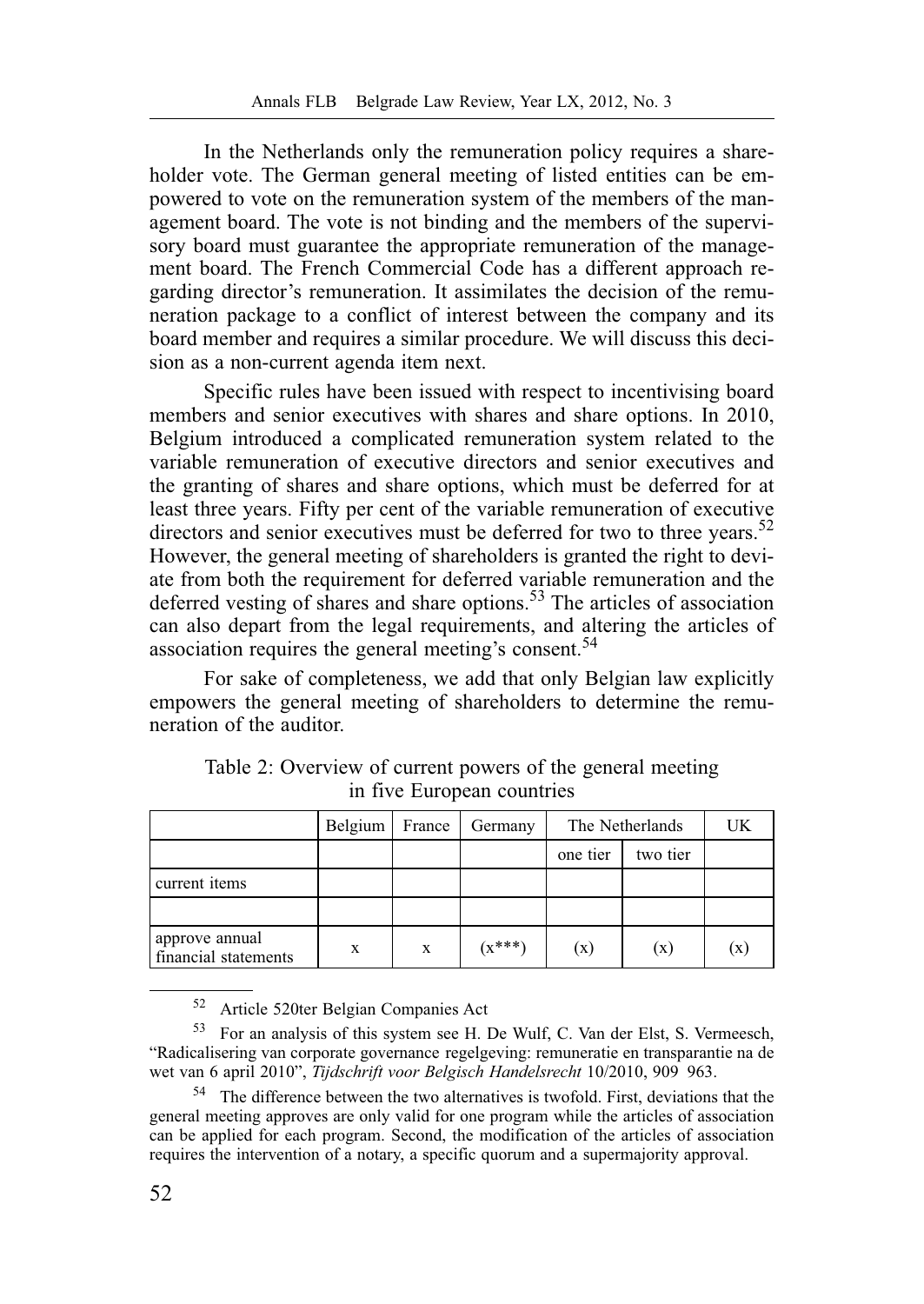| approve<br>consolidated<br>financial statements                                                   |             | X | $(x***)$    |             |       |       |
|---------------------------------------------------------------------------------------------------|-------------|---|-------------|-------------|-------|-------|
| approve the<br>allocation of income                                                               |             | X | X           |             |       |       |
| approve the dividend                                                                              |             | X | X           | X           | $x^*$ |       |
| elect and revoke<br>board of directors                                                            | X           | X |             | $\mathbf X$ |       | X     |
| Provide in vote of no<br>confidence in member<br>management board                                 |             |   | $\mathbf X$ |             |       |       |
| elect and revoke<br>management board                                                              |             |   |             |             |       |       |
| elect and revoke<br>supervisory board                                                             |             | X | X           | $x^{**}$    | X     |       |
| determine<br>compensation of<br>directors                                                         | X           | X |             | X           | $x^*$ | X     |
| determine<br>compensation of<br>supervisory board                                                 |             | X | X           |             | X     |       |
| determine<br>compensation of<br>auditor(s)                                                        | $\mathbf X$ |   |             |             |       |       |
| approval of the<br>remuneration report                                                            | $\mathbf X$ |   |             |             |       | X     |
| approve<br>remuneration policy<br>of the board                                                    |             |   |             | X           | X     |       |
| Approval of the<br>remuneration system<br>of the members of the<br>management board<br>(optional) |             |   | X           |             |       |       |
| approve large<br>severance pay for<br>board members or<br>senior executives                       | X           |   |             |             |       |       |
| Share and share price<br>related<br>incentive scheme                                              | $\mathbf X$ |   |             | $\mathbf X$ | X     | (LSE) |
| approve service<br>contract of more than<br>two years with<br>director                            |             |   |             |             |       | X     |
| discharge the liability<br>of directors (related to<br>the disclosed<br>information)              | X           |   | X           | X           | X     |       |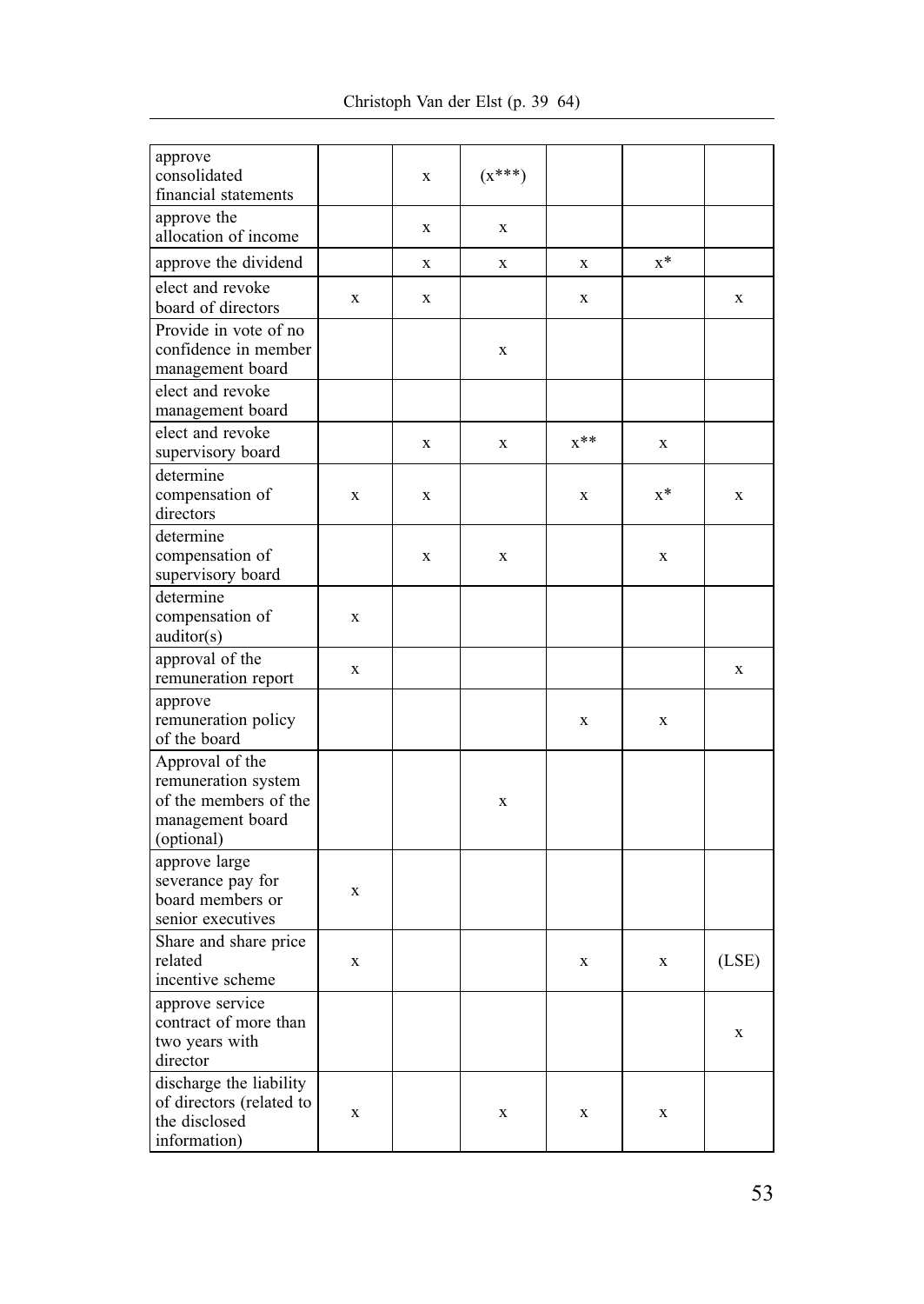| Annals FLB Belgrade Law Review, Year LX, 2012, No. 3 |  |  |  |  |  |  |  |  |
|------------------------------------------------------|--|--|--|--|--|--|--|--|
|------------------------------------------------------|--|--|--|--|--|--|--|--|

| ratify conduct by a<br>director amounting to<br>negligence, default,<br>breach of duty (or<br>waive a claim) |    |   | X  |     |     | X           |
|--------------------------------------------------------------------------------------------------------------|----|---|----|-----|-----|-------------|
| start a claim against<br>directors (in name and<br>on behalf of the<br>company)                              | X  |   | X  | (x) | (x) | $\mathbf x$ |
| discharge the liability<br>of supervisory board                                                              |    |   | X  |     | X   |             |
| discharge the liability<br>of auditors                                                                       | X  |   |    |     |     |             |
| <b>TOTAL OF ITEMS</b>                                                                                        | 11 | Q | 13 | 10  | 11  | 9           |

Source: own research based on the analysis of the Belgian Companies Act, the French Commercial Code, the German Aktiengesetz and Handelsgesetzbuch, the Dutch Civil Code (Book 2) and the UK Companies Code 2006 and LSE listing requirements;

\*: delegation of power is possible; \*\* removal requires supermajority; \*\*\*: only if required by boards or supervisory board did not approve the accounts

Table 3 provides a summary of the non-current decision rights of the general meeting of shareholders in five Western European countries. First, in some countries the general meeting is provided with specific rights regarding transactions between corporate incumbents and the company. Since 2007, the UK Companies Act requires the general meeting's approval for substantial property transactions with directors. "Substantial" transactions are transactions of assets with a value of either 100.000£ or 10% of the company's balance sheet and more than  $5.000f^{55}$  Similarly, the UK general meeting must approve a (quasi-)loan to a director as well as any kind of guarantee or a provision of security in connection with a loan to a director. Other countries have introduced different mechanisms to address these conflicts of interests between a director and the company. In Germany, loans can be provided to both the members of the management board and the supervisory board with the approval of the supervisory board.<sup>56</sup> The member of the board of a Belgian company that directly or indirectly has a patrimonial interest related to a decision or transaction of the company should disclose this interest to the other directors, and in listed entities, abstain from the discussions and decision-taking process. The external auditor must report on the transaction.<sup>57</sup> The general meeting of shareholders is not involved. The French approach related to loans, guarantees or provision of security to a director is straightforward. Any contract of this kind is null and void. All other "con-

<sup>55</sup> Section 190 191 UK Companies Act 2006.

<sup>56</sup> Section 89 and 115 German *Aktiengesetz*.

<sup>57</sup> Article 523 Belgian Companies Code.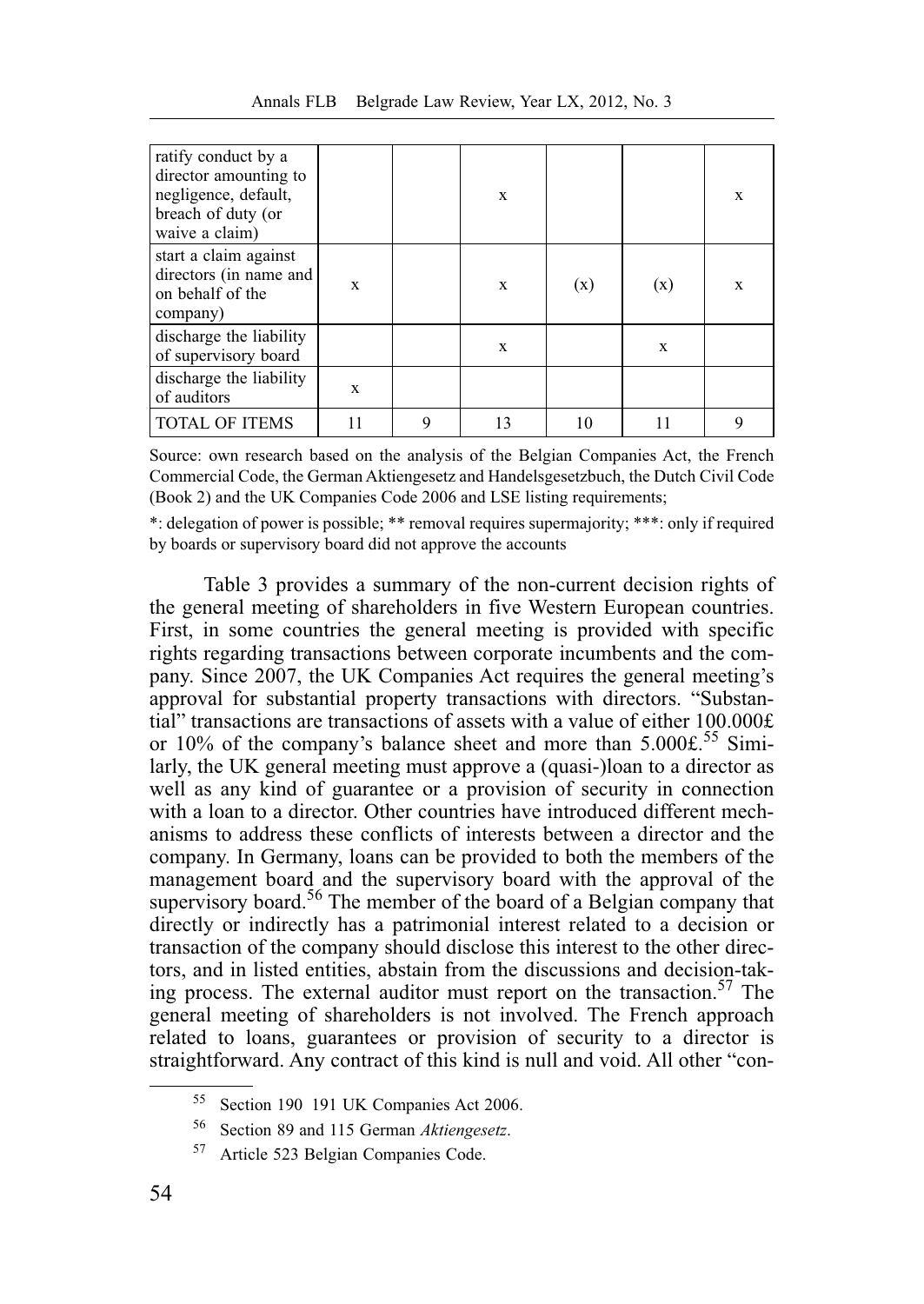ventions" which includes all contracts between a director<sup>58</sup> and a company must be submitted to the approval of the general meeting so shareholders. In the Netherlands, there are no specific provisions regarding the allotment of loans to directors. Where appropriate, and unless the articles of association do not provide in an alternative procedure, the supervisory board represents the company in case a board member has a conflict of interest.59 However, the general meeting of shareholders has always a right to elect another person to represent the company.

Next to the right to approve transactions with directors, there are some non-current decisions that are considered of general importance and require shareholder approval in all countries. Next to the amendments of the articles of association, the conversion of the company and the liquidation of the company need shareholder approval. In most countries there are specific quorum and majority rights applicable to take these types of decisions.

Other powers of the general meeting of shareholders are more country specific. If a company enters into an enterprise agreement, the German general meeting must approve the agreement with a majority vote of not less than 75 per cent of the represented share capital. In the Netherlands, the general meeting of shareholders must also approve similar agreements, like important joint ventures and the acquisition or disposal of a participation in the capital of the company with a consideration of more than  $1/3$  of the value of the balance sheet.<sup>60</sup> Companies listed on the London Stock Exchange must ensure that shareholders can vote on all major transactions. Transactions are categorised in classes according to their size related to the assets, profits and capital of the company.<sup>61</sup> Transactions that pass the threshold of 25 per cent must be accompanied with an explanatory circular to its shareholders and require prior approval in a general meeting.

Other powers of the general meetings in different countries are: (i) for Germany, the approval of transactions for which the supervisory board is withholding its consent whilst required according to the articles of association; the appointment of auditors for examining matters of formation or management; conferring the management board to prepare any matter for which the general meeting is empowered; and the squeeze-out of minority shareholders upon a request of the majority shareholder; (ii) for France, the issuance of bonds is since 1994 the responsibility of the board of directors, but the articles of association can reserve this power to the

<sup>58</sup> As well as the large shareholders of the company, the senior officers of the company and the controlling company (Article 225 38 French Commercial Code).

<sup>59</sup> Book 2:146 Dutch Civil Code.

<sup>60</sup> Book 2:107a Dutch Civil Code.

 $61$  See annex 1 to listing requirement 10 of the London Stock Exchange.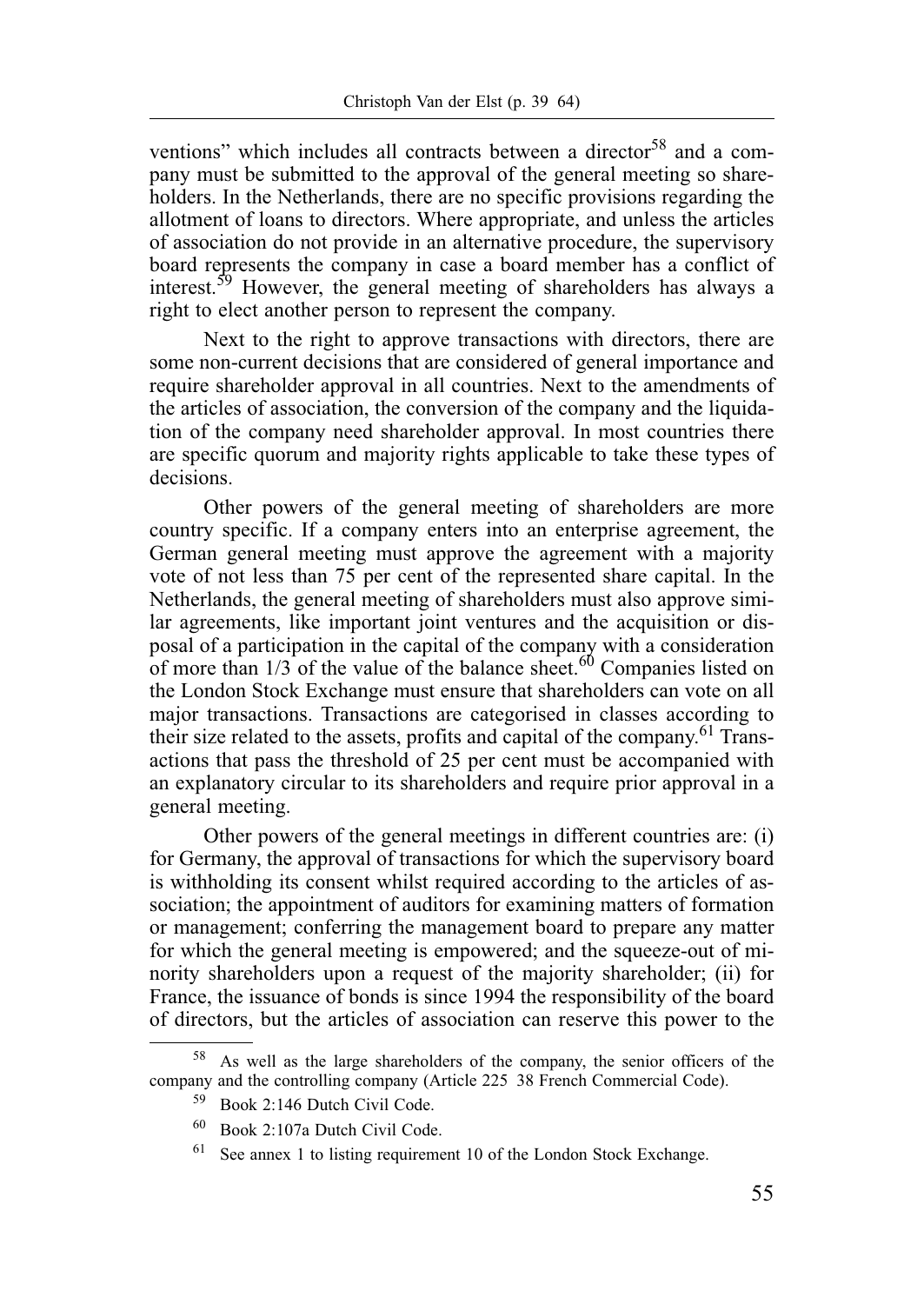general meeting of shareholders; (iii) for the Netherlands, the authorisation of the board to file for bankruptcy and the delegation of power to set the record date, (iv) for Belgium, the granting of rights to third parties that can influence the company's capital or originating debt depending on the launch of a takeover bid;<sup>62</sup> and (v) for the UK, the granting of political donations of more than 5.000£.

|                                                                                                                        | Belgium | France | Germany     | The Netherlands |          | <b>UK</b> |
|------------------------------------------------------------------------------------------------------------------------|---------|--------|-------------|-----------------|----------|-----------|
| non current items                                                                                                      |         |        |             | one tier        | two tier |           |
| approve substantial<br>property transaction with<br>director or relative                                               |         |        |             |                 |          | X         |
| approve loans, quasi loans<br>with director                                                                            |         |        |             |                 |          | X         |
| approve contracts with<br>board members and large<br>shareholders*                                                     |         | X      |             |                 |          |           |
| Elect representative in<br>case of conflict of interest<br>between board member<br>and company                         |         |        |             | X               | X        |           |
| Entering or changing<br>enterprise agreements                                                                          |         |        | X           |                 |          |           |
| Squeeze out minority<br>shareholder upon request<br>large holder                                                       |         |        | X           |                 |          |           |
| Issuing bonds                                                                                                          |         | (x)    |             |                 |          |           |
| amendments to the<br>company's bylaws**                                                                                | X       | X      | X           | X               | X        | X         |
| liquidation of the<br>company                                                                                          | X       | X      | X           | X               | X        | X         |
| Approve transaction for<br>which articles require<br>supervisory board approv<br>al and the latter withheld<br>consent |         |        | $\mathbf x$ |                 |          |           |
| Appointment of auditors<br>for examining matters of<br>formation or management                                         |         |        | X           |                 |          |           |
| Delegation setting record<br>date                                                                                      |         |        |             | X               | X        |           |

| Table 3: overview of "non-current" powers of general meetings in five |  |  |  |  |  |  |  |  |
|-----------------------------------------------------------------------|--|--|--|--|--|--|--|--|
| Western-European countries                                            |  |  |  |  |  |  |  |  |

<sup>62</sup> In particular different kinds of change of control clauses in loan agreements will require Belgian listed entities to acquire shareholder approval at the general meeting of shareholders.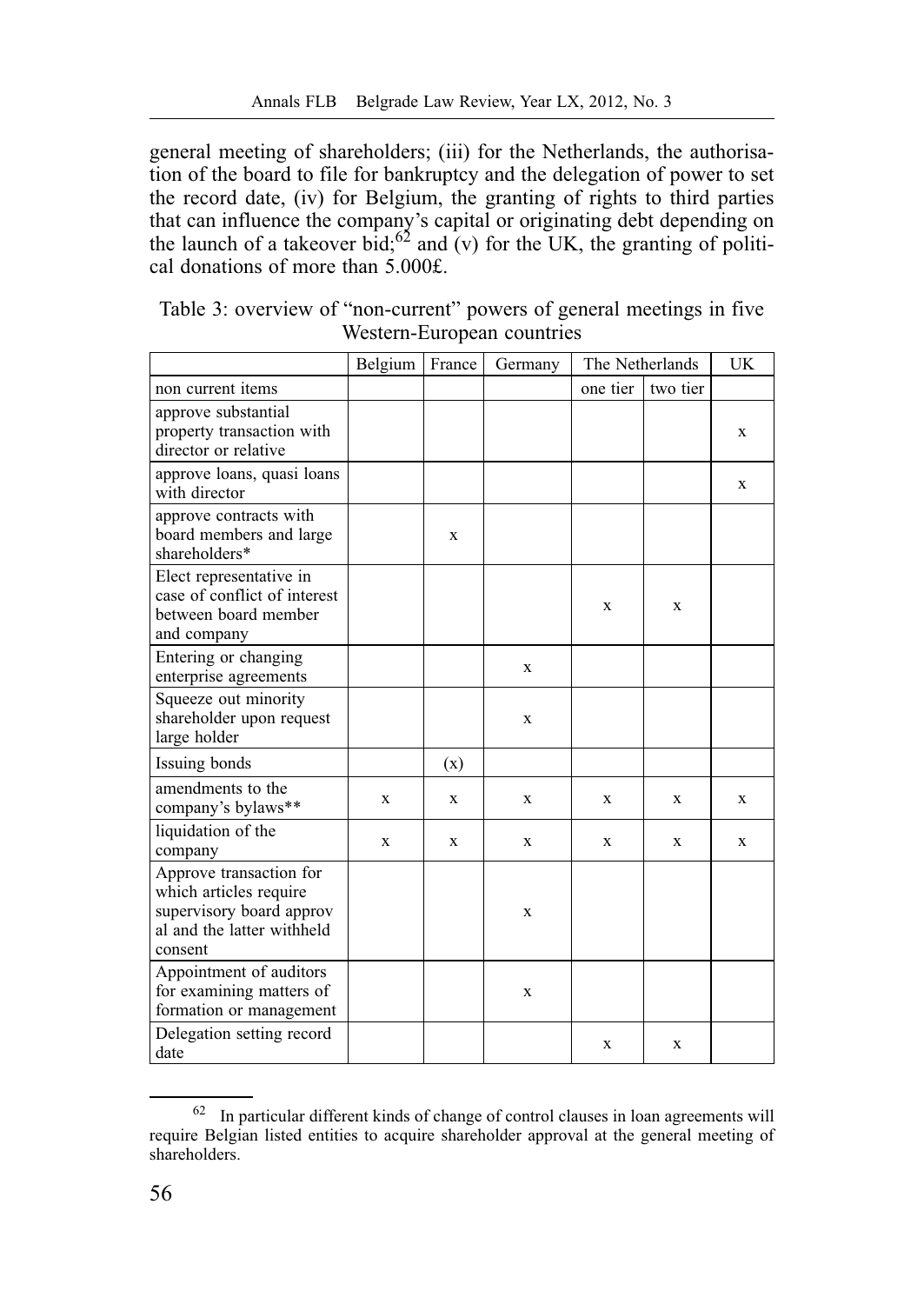| approve (larger) political<br>donations                                                                                             |              |   |   |   |              | X     |
|-------------------------------------------------------------------------------------------------------------------------------------|--------------|---|---|---|--------------|-------|
| granting third parties<br>rights that influences the<br>company's capital or<br>originating debt dependent<br>on take over bid      | $\mathbf{x}$ |   |   |   |              |       |
| conversion of the<br>company                                                                                                        | X            | X | X | X | X            | X     |
| Require board preparation<br>of any matter the<br>shareholder meeting is<br>empowered to.                                           |              |   | X |   |              |       |
| important joint ventures                                                                                                            |              |   |   | X | X            |       |
| file for bankruptcy                                                                                                                 |              |   |   | X | X            |       |
| acquire or dispose of a<br>participation in the capital<br>with a value of more than<br>1/3 of assets/ important<br>transactions*** |              |   |   | X | $\mathbf{x}$ | (LSE) |
| <b>TOTAL OF ITEMS</b>                                                                                                               | 4            | 5 | 8 | 8 | 8            | 7     |

Source: own research based on the analysis of the Belgian Companies Act, the French Commercial Code, the German Aktiengesetz and Handelsgesetzbuch, the Dutch Civil Code (Book 2) and the UK Companies Code 2006 and LSE listing requirements.

\* owning more than 10%; \*\*: includes many items like subdivide or consolidate share capital; \*\*\*: see listing requirements

## 3. THE GENERAL MEETING OF SHAREHOLDERS IN ACTION

The aforementioned comparison illustrates that the general meetings of shareholders in Western European countries have many common items on their agenda but also many different items. Overall we identified – other than the "European" empowerment of the general meeting of shareholders – between fourteen agenda topics for which the French general meeting can take a decision up to twenty one items that German meetings can address. In an accompanying study, we collected the agenda, the minutes and the polls of the general meeting 2010 of more than 150 blue chip companies in the five countries of which we studied the role and decision taking of the general meetings.<sup>63</sup> Article 5 and 14 of the European Directive 2007/36/EC require the (timely) disclosure of the convocation with the agenda and minutes with the voting results and the

<sup>63</sup> C. Van der Elst, *Revisiting Shareholder Activism at AGMs: Voting Determinants of Large and Small Shareholders* (July 16, 2011). ECGI Finance Working Paper No. 311/2011; Tilburg Law School Research Paper No. 019/2011, *http://ssrn.com/ abstract 1886865*, last visited 1 December 2011.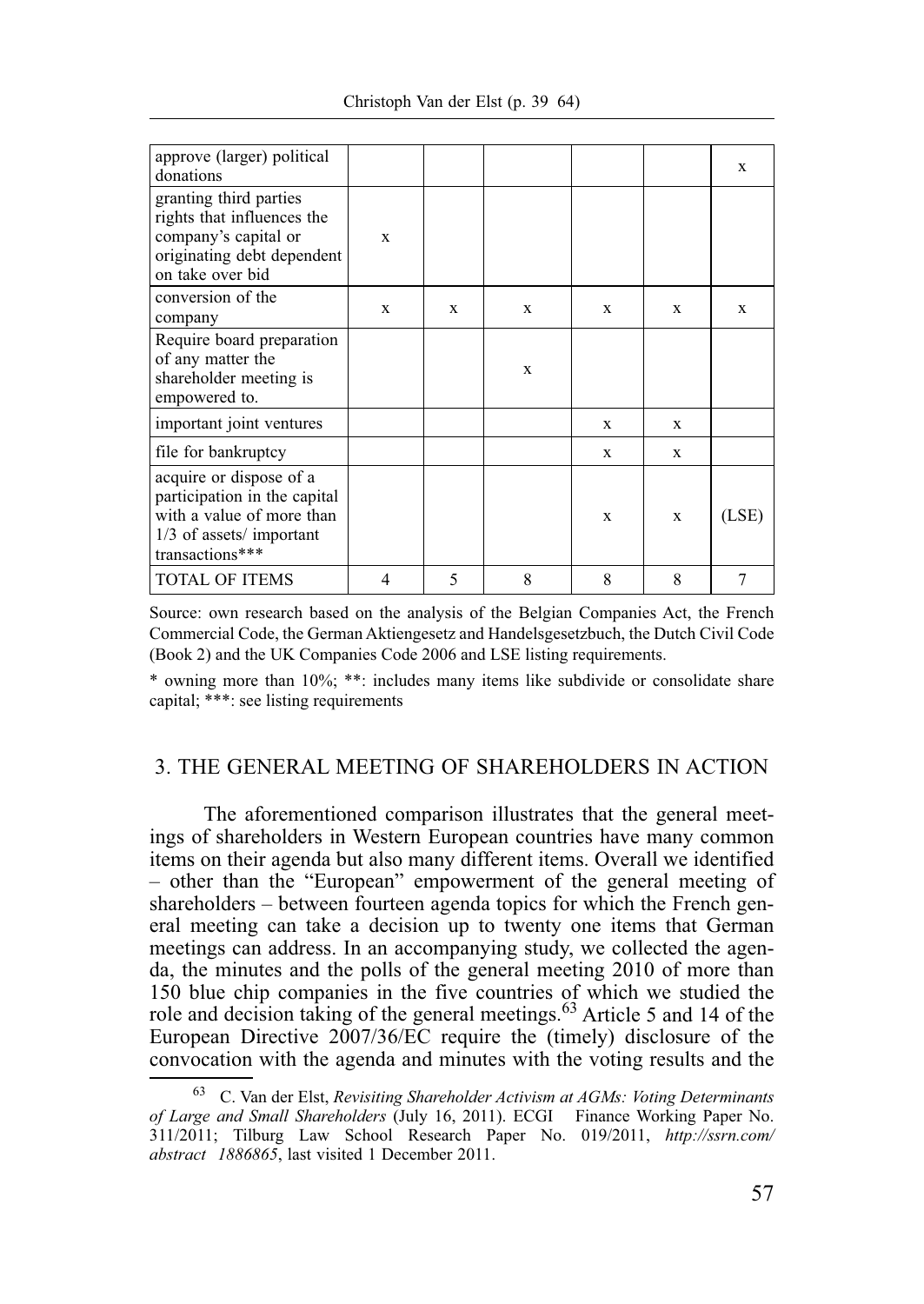proportion of the capital represented by the votes. The Directive had to be transposed by August 2009 but some Member States failed to timely transpose the Directive. As a consequence, not all companies disclosed all this information on their websites. Table 4 summarizes the findings. The individual agendas of the meetings provide the number of items the general meeting had to approve or to reject (column three Table 4). On average, the general meetings have to approve approximately 17 items. In the Netherlands the total number of items is significantly smaller; in France, the total number is significantly larger. In Germany one meeting had to approve not less than fifty items, while the maximum number of items was only twenty three in the Netherlands. Even the smallest number can be found in the Netherlands: five items. In the UK, each meeting had to approve at least eleven items.

In order to better compare the agendas of the meetings and to account for the formal legal differences between the countries, we individually studied the agendas to assess the different agenda items. It is e.g. common that companies (re)elect more than one director or, like in France, authorize the chief executive officer to execute the decisions of the meeting.<sup>64</sup> In the fourth column, the (re)election of directors has been counted as one agenda item and the authorization has been excluded as agenda item. We have seen that French companies have to vote on the accounts, the consolidated accounts, the allocation of the income and the dividend, while only the accounts are laid before the meeting – and *de facto* voted – in the UK. We counted the approval of the accounts as one agenda item in the third column. French meetings have to elect a college of external auditors (and deputy members) which are counted as one item in the third column. These modifications reduce the list of resolutions for which an average general meeting has to vote considerably, but the relative ratio remains the same: the Dutch meeting has the least work, the French meeting the most.

Board member (re)elections are omnipresent. Column five of Table 4 presents the results of the average number of directors that each meeting had to (re)elect. In two-tier board structures, the election of supervisory board members is concentrated in specific years and only a limited number of members need to be (re)elected in the other years. In the UK, it is common that all or a large number of directors stand up for (re)election. The average number of director elections is the highest in the UK. However, it was during a French general meeting that twenty directors stood up for (re)election.

In other countries the approval of an agenda item implicitly includes the autho rization to execute the decision. From a more theoretical point of view the separation of the decision and the authorization to execute this decision has the advantage that it allows the meeting to choose the most reliable corporate officer. However as the agenda is set by the board of directors and the board provides the name of the officer, it risks that this of ficer is voted down and the execution is blocked. All French meetings approved almost unanimously the authorization of the corporate officer.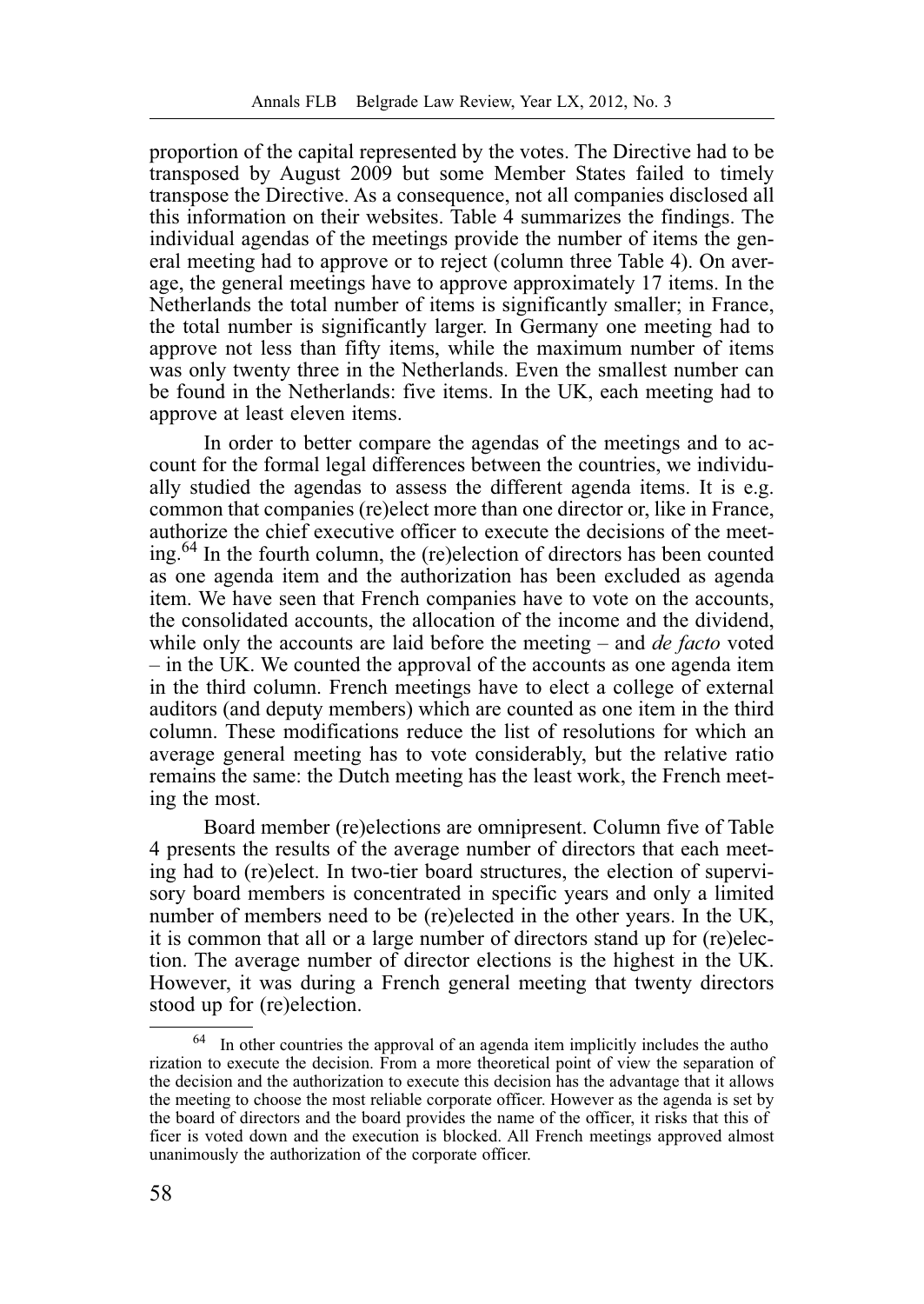Column six of Table 4 provides the relative number of meetings that had to approve special resolutions or was combined with an extraordinary meeting. In those cases column seven of Table 4 shows the average extra items the meeting need to approve. Extra-ordinary or special resolutions require in Belgium and France a separate general meeting for which a specific quorum and majorities are applicable. In the UK and Germany these decisions must be considered as 'special' resolutions for which a 75 per cent majority is required. The Netherlands is more flexible; only some decisions require a supermajority approval at Dutch AGMs if less than half of the capital is represented. All German and UK companies combine regular items with special resolutions. It is also common in France to combine the general meeting with an extra-ordinary meeting or to combine regular with special resolutions in the Netherlands. Less Belgian companies organize extraordinary meetings, but when these companies combine the meetings, they list more special resolutions. One company had a list of eighteen extra-ordinary agenda items. Also French companies list a significant number of agenda items for which the extraordinary meeting must take a decision. Again, the shareholders of Dutch companies are those that only need to take a limited number of decisions.

The last column of table 4 provides the average number of total voting rights that were present or represented. The minutes of the meeting either disclose the relative attendance of shares either the absolute number of voted shares (for, against and withheld). In the latter case this number is compared with the total number of issued shares with voting rights. The latter information is either disclosed in the minutes of the meeting either in the annual report of the company. The average and median voting turnout at general meetings is 60 per cent. The voting turnout of 80 per cent of the meetings is above the threshold of 50 per cent and more than half of the meetings have an attendance of more than 60 per cent. A closer look at the voting turnouts in the different countries illustrate that the attendance is higher in the UK, with an average of approximately 67 per cent, and lower in France, with 62 per cent. In Belgium, the average remains beneath the threshold of 50 per cent. Especially Belgian companies experience low voting turnouts. Four of the five lowest attendance outcomes are from Belgian meetings.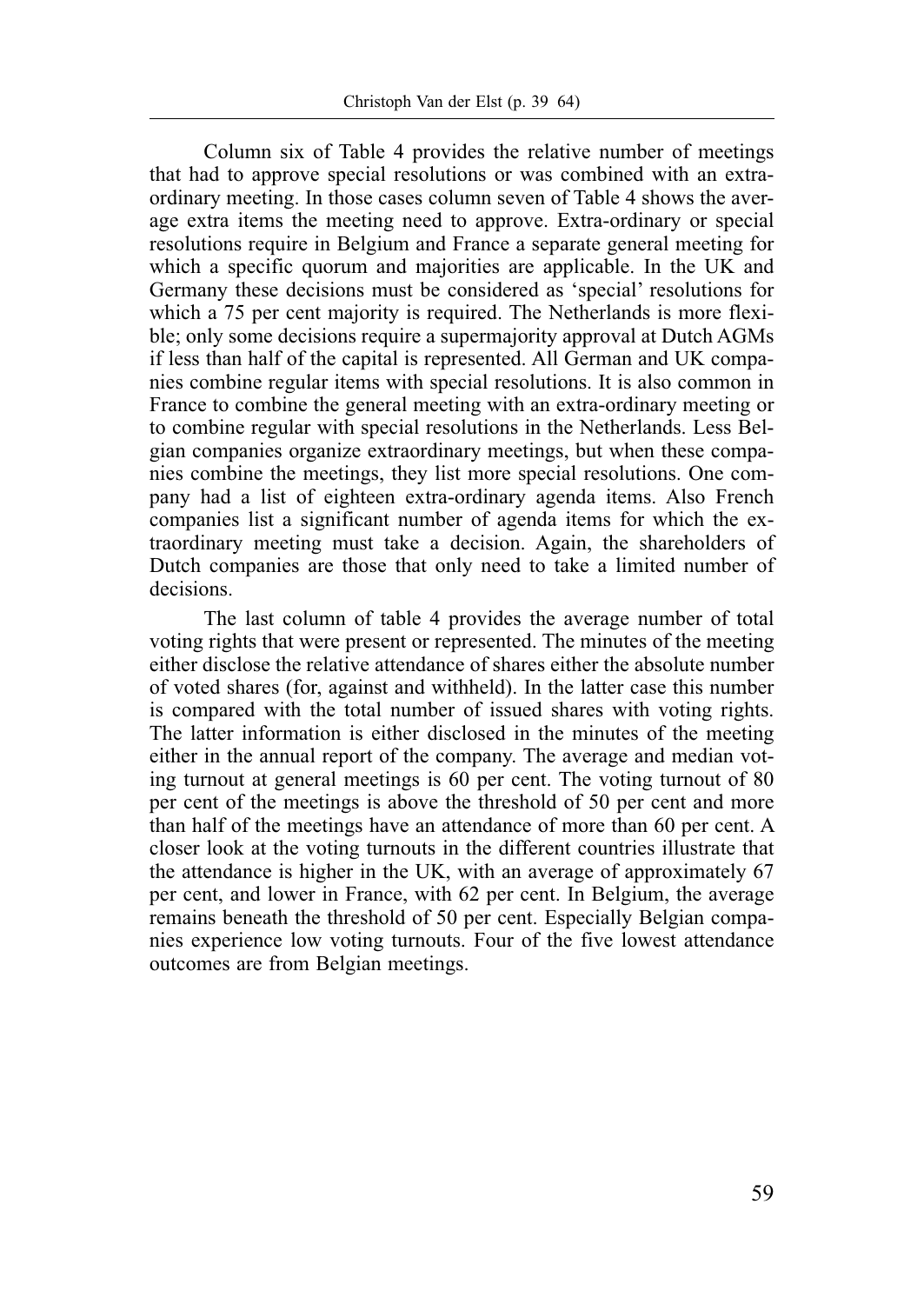| 2010                           | $nr.$ of<br>companies | Total<br>number of<br>resolutions | "different<br>real"<br>resolutions | board<br>members<br>to be<br>elected | combined<br>meeting<br>or special<br>resolutions | number of<br>special<br>resolutions | average<br>attend<br>ance |
|--------------------------------|-----------------------|-----------------------------------|------------------------------------|--------------------------------------|--------------------------------------------------|-------------------------------------|---------------------------|
| Belgium<br>(BEL 20)            | 17                    | 16,06                             | 12,17                              | 4,06                                 | 53%                                              | 8,56                                | 49,10%                    |
| France<br>(CAC 40)             | 37                    | 20,16                             | 13,27                              | 5,32                                 | 89%                                              | 6,15                                | 61,70%                    |
| Germany<br>(DAX 30)            | 29                    | 16,76                             | 11,03                              | 1,48                                 | $100\%$                                          | 5,41                                | 55,50%                    |
| The<br>Netherlands<br>(AEX 25) | 19                    | 11,53                             | 9,84                               | 2,47                                 | 79%                                              | 3,47                                | 51,30%                    |
| UK<br>(Footsie)<br>100)        | 51                    | 16,67                             | 11,61                              | 6,02                                 | $100\%$                                          | 4,27                                | 66,70%                    |
| A11<br>companies               | 153                   | 16,82                             | 11,75                              | 4,33                                 | 90%                                              | 5,16                                | 59,50%                    |

Table 4: Summary of the role and duties of general meetings

Source: own research based on the hand collected agendas, minutes of the general meet ings and results of polls 2010 through the websites of the companies

It seems that all the different items that are on the agenda of general meetings do not directly change the behavior of shareholders to attend the general meetings. With more special resolutions to be voted Belgian meetings experience low voting turnouts.65 However, the attendance of shareholders is only one technique to measure shareholder involvement that can help to support legislators in their development of an appropriate model for the division of power between the general meeting of shareholders and the board of directors.

We also collected the voting results of the most common items on the agenda of the meetings: the approval of the accounts, the discharge of the board, the remuneration of board members, and the election of board members. For comparability reasons the approval rates were calculated as the ratio of the votes for to the total votes including the votes withheld.<sup>66</sup> The results of the approval rates can be found in table 5. All accounts were approved with a supermajority rate of more than 99 per cent in all countries. Board members received their discharge with more than 97 per cent of the attending votes. The remuneration of the board and in particu-

<sup>65</sup> The results are not different for companies that combined the extraordinary meeting and the general meeting of shareholders and the companies that did not combine both meetings.

<sup>66</sup> In the UK the approval rate is calculated as the ratio of the votes for to the votes for and against with the exclusion of the votes withheld while companies in other coun tries generally include the votes withheld in the denominator.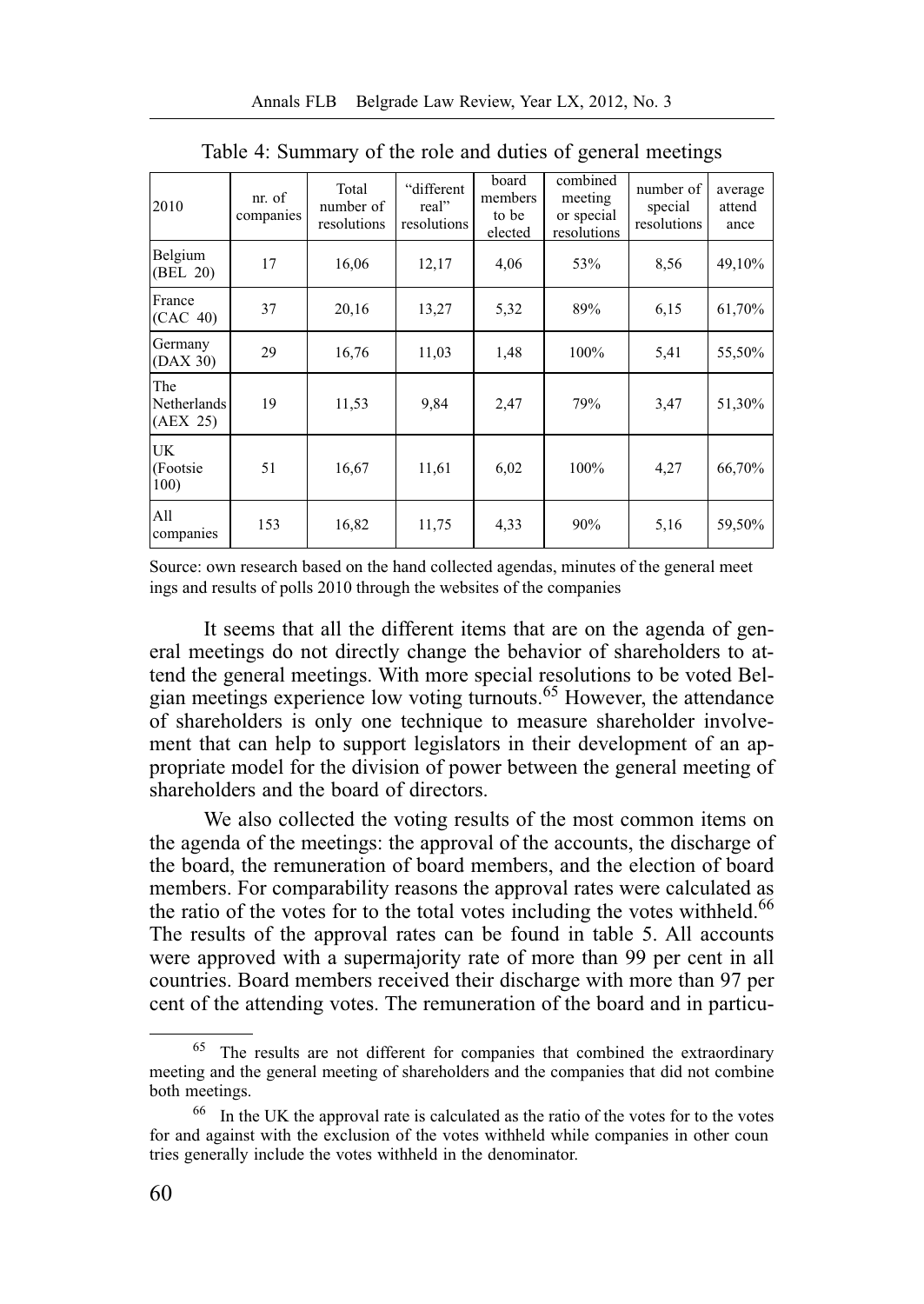lar the remuneration report or remuneration system received slightly higher disapproval rates. In the UK on average 10 per cent of the attending shareholders voted against the report. All directors were (re)elected with more than 92 per cent of the votes, with the exception of the French board members, of which some experienced somewhat more opposition. Considering all items on the agenda of the general meetings, the lowest approval rates were above 80 per cent in four countries and still almost 75 per cent in France. Often, the items that received the most opposition are the approval (of granting the right of the board of directors of) issuing new shares without the use of the preemptive rights.

It results from this part of the analysis that, whatever the kind of items that the general meeting has to approve, the opposition of shareholder remains very modest and agenda items are seldom voted down.

|                 | accounts | Discharge<br>board | discharge<br>superv.<br>board | remunera<br>tion | remuneration<br>report/system | lowest<br>election | lowest<br>overall |
|-----------------|----------|--------------------|-------------------------------|------------------|-------------------------------|--------------------|-------------------|
| Belgium         | 99,12%   | 98,12%             |                               | 98,40%           |                               | 96.49%             | 93,25%            |
| France          | 99,34%   |                    |                               | 93,67%           |                               | 86,65%             | 73,88%            |
| Germany         | 99.92%   | 97,89%             | 97.30%                        |                  | 93,34%                        | 92.29%             | 84.80%            |
| The Netherlands | 99.30%   | 99,07%             | 98,26%                        | 97,09%           |                               | 97.85%             | 84.42%            |
| UK              | 99,19%   |                    |                               |                  | 90,83%                        | 94.42%             | 85,67%            |
| all companies   | 99,36%   | 98,24%             | 97,65%                        | 95,66%           | 91,69%                        | 92,97%             | 83,33%            |

Table 5: Average approval rates of common agenda items (2010)

Source: own research based on the hand collected agendas, minutes of the general meet ings and results of polls 2010 through the websites of the companies.

Third, we address one specific meeting's agenda item which experienced a recent legislative change in two countries. In Germany, the *Gesetz zur Angemessenheit der Vorstandsvergütung* (VorstAG) of 31 July 2009<sup>67</sup> provided the general meeting with a right to vote on the system of remuneration of the board members. In Belgium, the *Wet tot versterking van het deugdelijk bestuur bij de genoteerde vennootschappen*68 of 6 April 2010 requires the general meeting of shareholders to vote on the remuneration report with information on the remuneration policy and remuneration of the board and senior executive officers. In accordance with the German law, a large majority of the DAX–30 companies required the

<sup>67</sup> The law on the adequacy of the remuneration of the management board, *Bundes gesetzblatt* I S. 2509 (No. 50).

<sup>68</sup> The law to enforce corporate governance of listed entities, *Belgisch Staatsblad*  23 April 2010.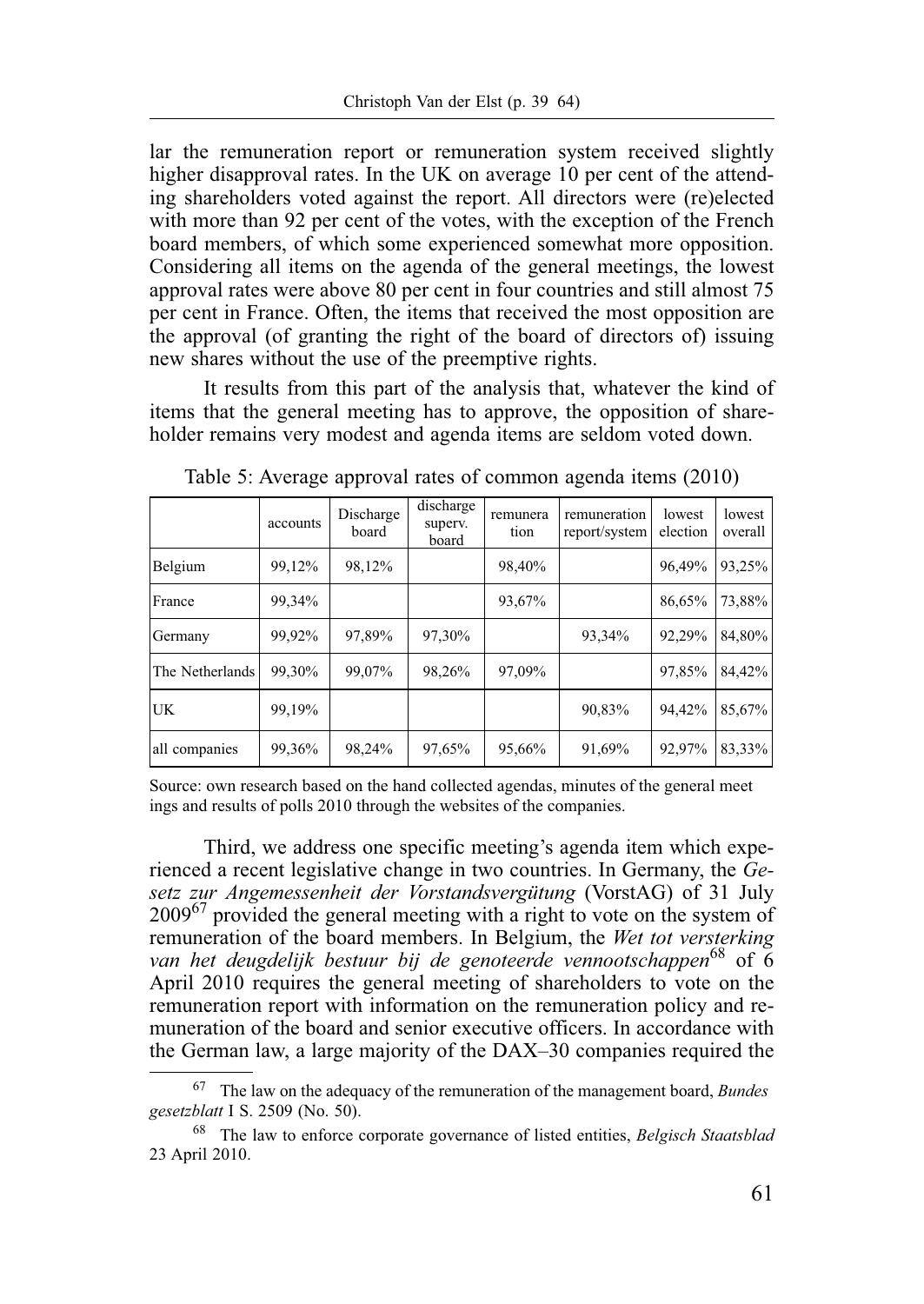general meeting of shareholders to vote on the adequacy of the remuneration of the management board in 2010. Some Belgian companies provided their general meeting with a similar right of voting for the remuneration report during the general meeting of 2011, although the Belgian law only requires companies to put this item on the agenda of the general meeting from 2012 onwards.

Comparing the effects of these legal developments, we collected the attendance rate of shareholders at the general meeting that had to take a decision on the remuneration report/system and compared the results with the attendance rate of the shareholders at the general meeting of the previous year. For Germany, the attendance at the 2009 meeting is compared with the attendance at the 2010 meeting. For Belgium, the years of the analysis are 2010 and 2011. The results of the analysis can be found in figure 1. At the 26 DAX–30 companies that approved the remuneration system in 2010, the average attendance was 57,0 per cent. It dropped from 58,2 per cent in 2009. Although the difference and decrease between 2009 and 2010 is not statistically significant, 17 of the 26 companies experienced a decrease in the attendance at the meeting where the remuneration system was approved. For Belgium meetings the results are similar. At 11 meetings where the remuneration report was placed on the agenda, only 4 of the companies experienced an increase in the attendance of shareholders at the 2011 general meeting. Overall, the attendance at these 11 meetings increased from 46,1 per cent to 46,7 per cent, a nonsignificant difference.

Figure 1 Attendance at German and Belgian meetings of the year during which the shareholders had to approve the remuneration system/report and the previous year



Source: own research based on the hand collected agendas, minutes of the general meet ings and results of polls of 2009 and 2010 for German companies and 2010 and 2011 for Belgian companies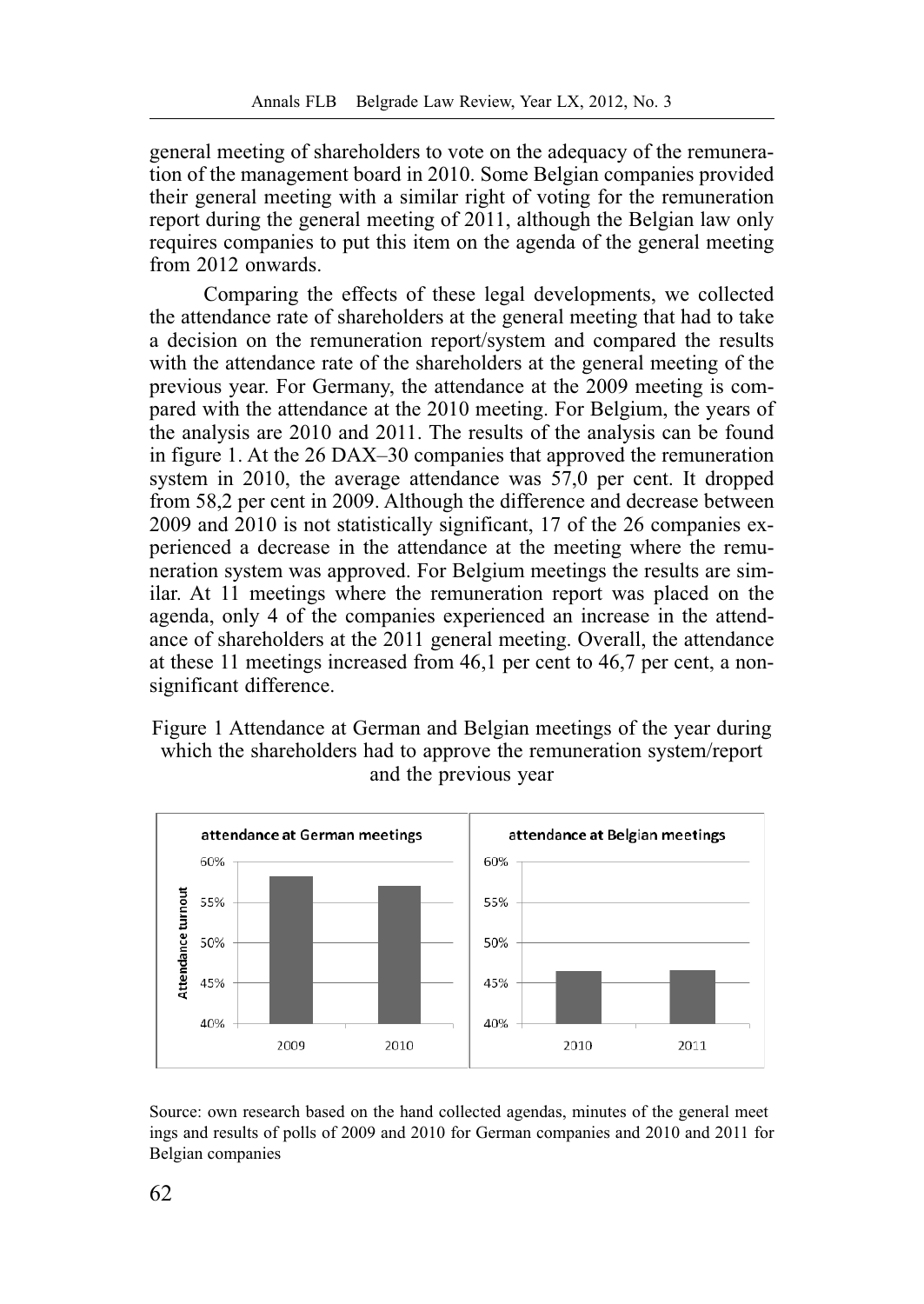Although the sample of companies is limited, the results confirm the previous findings that shareholders do not significantly change their behavior vis-à-vis the (role and position of the) general meeting.

#### 4. CONCLUSION

An appropriate division of power between the board of directors and shareholders of the company is quintessential to equilibrate the board's responsibility to take discretionary business decisions and the shareholders rights to monitor board's behavior. When corporate governance became fashionable, both the European and the national member states' legislators refined corporate law and allocated more (monitoring) powers in the hands of the (general meeting of) shareholders. This study addressed the powers of the general meeting of shareholders in a comparative perspective. First, the powers that were provided in the European company law directives were briefly described. Next the "national" powers of (1) ordinary general meeting and (2) extra-ordinary meetings (or special resolutions) are addressed and compared and the restrictions to make use of these rights are provided. Third, the law in action is used to analyse the developments of shareholder rights and shareholder attendance and voting at general meetings of listed entities. Three different techniques are presented to assess how shareholders practice and make use of the powers of the general meeting of shareholders. First the importance of the general meeting of shareholders and the importance of the agenda items is used in comparison with the attendance of shareholders. We found no significant relationship between the number of items or the importance of items to be voted at the meeting and the attendance of the shareholders. Next we studied the voting results of a number of items on the agenda. All items received overwhelming support of the shareholders. Only exceptionally an agenda item is voted down. Third, we studied the interest of shareholders in say-on-pay and compared shareholder participation in Germany and Belgium when the remuneration report or system was an agenda item and the previous year when it was not an item. There is no evidence that the remuneration issue influences shareholders' attendance behavior.

In its Green Paper on corporate governance the European Commission recognized the importance of shareholder voting improving longterm value creation.<sup>69</sup> Our research sheds doubt on the current role of shareholder voting in listed companies as a strategic governance tool for this type of value creation. A large part of the shareholders are either free

<sup>69</sup> European Commission, *Green Paper The EU Corporate Governance Frame work*, Brussels, 5 April 2011, COM(2011) 164 final, 24.